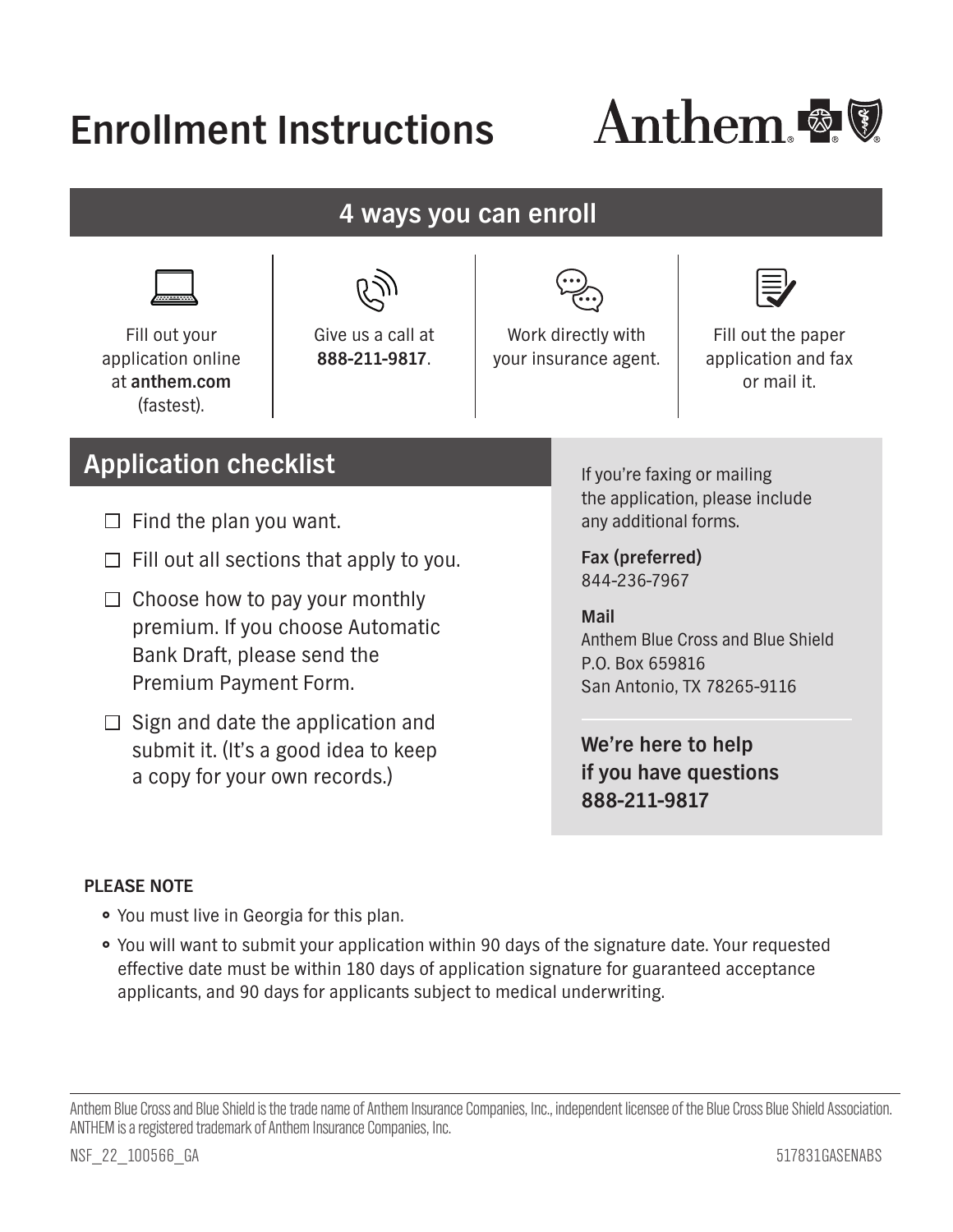

## Application for Medicare Supplement and Anthem Extras - Georgia<br>Anthem Blue Cross and Blue Shield

| <b>No</b><br><b>SECTION 1</b>   |                                                                                   |  |
|---------------------------------|-----------------------------------------------------------------------------------|--|
| Do you currently have an Anthem | Anthem Blue Cross and Blue Shield<br>P.O. Box 659816 . San Antonio, TX 78265-9116 |  |

| JLVIIVIV 4<br>1.A. Applicant information (Use black ink and print your name as it appears on your Medicare ID card.)                                                                                                               |                                                                                                                                                                                                                                                                                                                               |                     |                      |
|------------------------------------------------------------------------------------------------------------------------------------------------------------------------------------------------------------------------------------|-------------------------------------------------------------------------------------------------------------------------------------------------------------------------------------------------------------------------------------------------------------------------------------------------------------------------------|---------------------|----------------------|
| Last name                                                                                                                                                                                                                          | First name                                                                                                                                                                                                                                                                                                                    | ΜI                  | Sex<br>$\Box$ M<br>F |
| Home street address (physical address, not a P.O. Box)                                                                                                                                                                             |                                                                                                                                                                                                                                                                                                                               |                     | Apt#                 |
| City                                                                                                                                                                                                                               | County                                                                                                                                                                                                                                                                                                                        | <b>State</b>        | Zip code             |
| Mailing address (if different than above)                                                                                                                                                                                          | City                                                                                                                                                                                                                                                                                                                          | State               | Zip code             |
| Billing address (if different than above)                                                                                                                                                                                          | City                                                                                                                                                                                                                                                                                                                          | State               | Zip code             |
| Date of birth (MM/DD/YYYY)                                                                                                                                                                                                         | Phone number                                                                                                                                                                                                                                                                                                                  |                     |                      |
| Email address<br>Language Preference: $\square$ English $\square$ Spanish                                                                                                                                                          | $\Box$ Chinese<br>$\Box$ Vietnamese                                                                                                                                                                                                                                                                                           | $\Box$ Other $\Box$ |                      |
| <b>Eligibility and plan choice</b><br>1B.<br>If applying due to a Guaranteed Issue situation, see the Guaranteed Issue (GI) Guidelines,<br>attached to this application for your plan options. Timeframe to enroll may be limited. |                                                                                                                                                                                                                                                                                                                               |                     |                      |
| Requested policy effective date: $\frac{1}{M}$ / $\frac{1}{D}$ / $\frac{1}{M}$                                                                                                                                                     |                                                                                                                                                                                                                                                                                                                               |                     |                      |
| Coverage is effective as of the 1st of the month following approval of your completed application<br>$\sqrt{1}$<br>unless continuation of coverage requires you to request a date other than the 1st of the month.                 |                                                                                                                                                                                                                                                                                                                               |                     |                      |
| Please complete the information below using your Medicare ID card (include all letters and numbers).                                                                                                                               |                                                                                                                                                                                                                                                                                                                               |                     |                      |
|                                                                                                                                                                                                                                    |                                                                                                                                                                                                                                                                                                                               |                     |                      |
| Hospital (Part A) effective date:                                                                                                                                                                                                  | $\frac{0.1}{\sqrt{100}}$ / $\frac{0.1}{\sqrt{100}}$ / $\frac{0.1}{\sqrt{100}}$ / $\frac{0.1}{\sqrt{100}}$ / $\frac{0.1}{\sqrt{100}}$ / $\frac{0.1}{\sqrt{100}}$ / $\frac{0.1}{\sqrt{100}}$ / $\frac{0.1}{\sqrt{100}}$ / $\frac{0.1}{\sqrt{100}}$ / $\frac{0.1}{\sqrt{100}}$ / $\frac{0.1}{\sqrt{100}}$ / $\frac{0.1}{\sqrt{1$ |                     |                      |
| Medical (Part B) effective date:<br>$\frac{0.1}{\sqrt{M}}$ / $\frac{0.1}{\sqrt{M}}$ / $\frac{0.1}{\sqrt{M}}$                                                                                                                       |                                                                                                                                                                                                                                                                                                                               |                     |                      |
| Have you used tobacco products of any form (including e-cigs) in the past 12 months? $\Box$ Yes $\Box$ No                                                                                                                          |                                                                                                                                                                                                                                                                                                                               |                     |                      |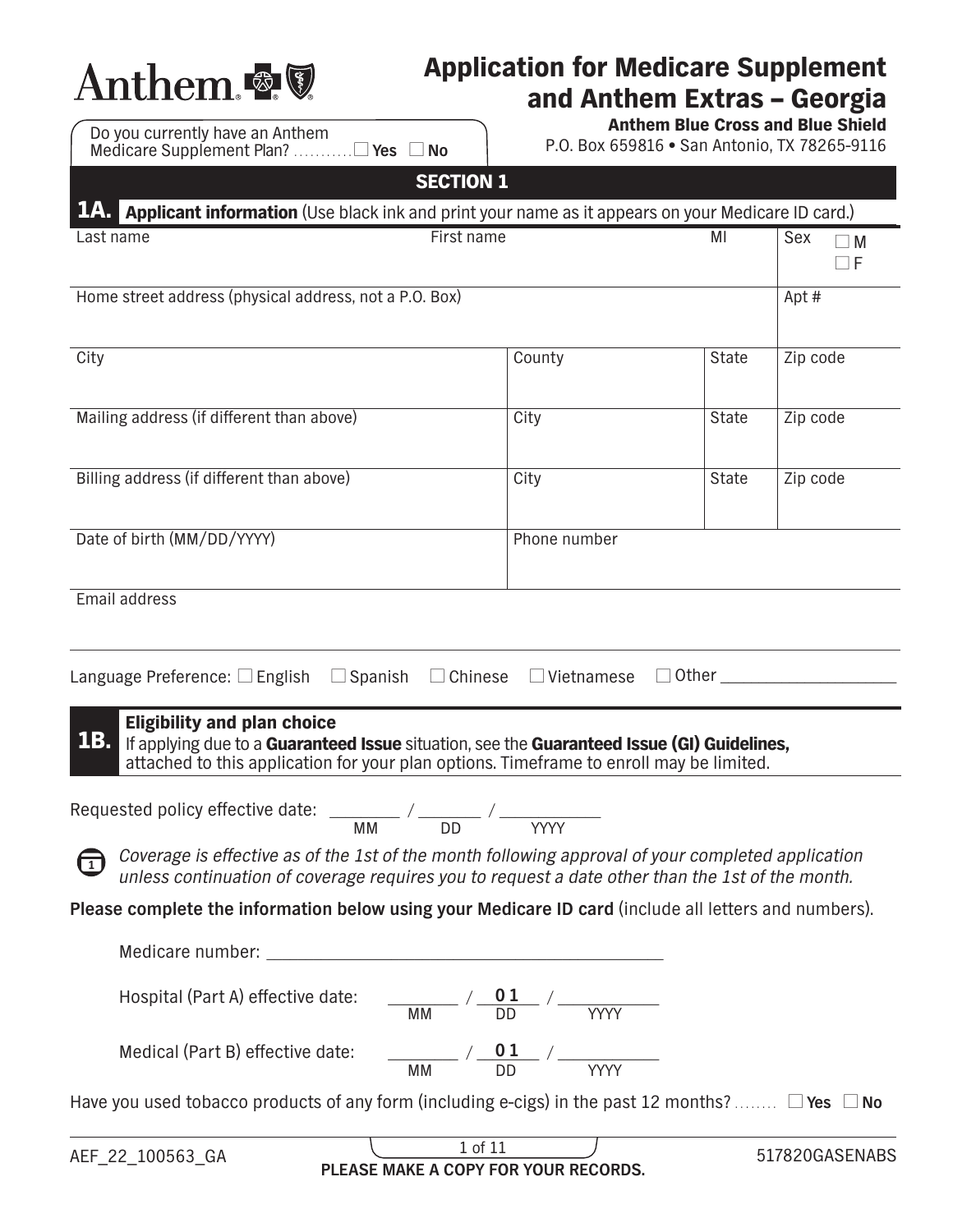## 1B. Eligibility and plan choice *(continued)*

Check whether you are in Open Enrollment, a Guaranteed Issue situation or are a Medicare qualifed individual under the age of 65, then make your plan selection:

- **A. Open Enrollment:** □ Turning age 65 OR □ Enrolling in Medicare Part B for the first time
- **B. □ Guaranteed Issue situation #** (verify your plan options in the GI Guidelines)

☐ Plan A ☐ Plan F\* ☐ Plan G ☐ Plan N

- **∕** After choosing your plan, if you checked A or B above you can PROCEED TO Section 3.
- **\*** If you did not check A or B above, you will need to PROCEED TO Section 2.
- **C.** Medicare Eligible: ☐ Under age 65 and within six (6) months of enrollment into Medicare Part B. If you are outside the six (6) months, you are not eligible to enroll.

☐ Plan A ☐ Plan F\* ☐ Plan G ☐ Plan N

- ✔ After choosing your plan PROCEED TO Section 3.
- If replacing a Medicare Supplement or Medicare Advantage plan, please be sure to complete and return the Notice of Replacement of Coverage form and submit with your application. \*Plan F is available to those who frst became eligible for Medicare before January 1, 2020.

## SECTION 2: MEDICAL QUESTIONS

Health history and medical provider information

2A. not eligible for Guarantee Issue. Please provide complete and accurate answers to the questions. Complete this section only when you are not in your **Open Enrollment Period** or when you are Failure to provide complete and accurate information in any part of this application may result in future denial of benefits or rescission of coverage.

If you answer "Yes" to any of the following questions (in Section 2A), you are NOT eligible at this time to enroll. If your health status changes in the future allowing a "No" response to the questions, please submit a new application.

| 1. Are you currently bed ridden, hospitalized, in a nursing or assisted living facility |       |     |
|-----------------------------------------------------------------------------------------|-------|-----|
| and require help with activities of daily living (ADL), receiving home healthcare,      |       |     |
| or using supplemental oxygen? (ADL includes bathing, transferring, toileting, eating,   |       |     |
| dressing, or dependent on a wheelchair or other motorized mobility device.)             | l Yes | No. |

- treatment that would require an inpatient admittance.) ................................................ ☐ **Yes** ☐ **No 2.** In the past 12 months have you been admitted to a hospital, skilled nursing facility, or rehabilitation facility or advised to have surgery, treatment or testing? (Treatment includes but is not limited to joint replacement, organ transplant, surgery for cancer, back or spine surgery, heart or vascular surgery, medical
- **3.** In the past ten (10) years, have you been medically diagnosed, been treated, taken medications, or had surgery or any kind of treatment recommended for any of the following:
	- **A.** Diabetes that requires use of insulin, or with any complications including uncontrolled blood sugar, history of stroke, TIA, heart attack, neuropathy, renal insuffciency, or retinopathy ........................................................................... ☐ **Yes** ☐ **No**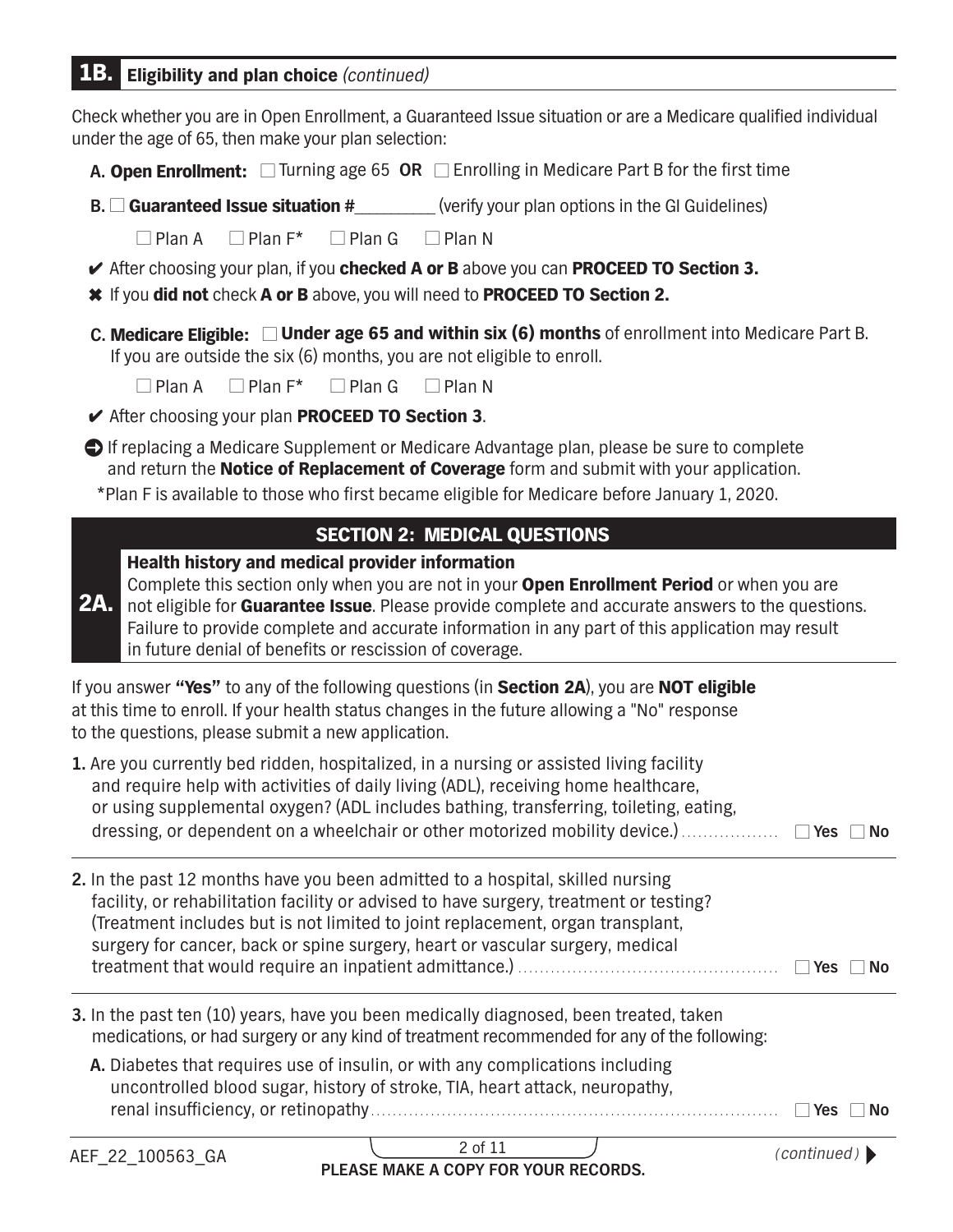| 2A.<br>Health history and medical provider information (continued)                                                                                                                                                                                                                 |                         |
|------------------------------------------------------------------------------------------------------------------------------------------------------------------------------------------------------------------------------------------------------------------------------------|-------------------------|
| B. Chronic Kidney Disease, kidney/renal failure, kidney/renal dialysis,<br>End Stage Renal Disease (ESRD), cirrhosis or necrosis of the liver, any                                                                                                                                 | Nes No                  |
| C. Emphysema, Chronic Obstructive Pulmonary Disease (COPD), Pulmonary Fibrosis,                                                                                                                                                                                                    | $\Box$ Yes<br>  No      |
| D. Congestive Heart Failure, cardiomyopathy, unoperated aneurysm, heart Pacemaker,                                                                                                                                                                                                 | <b>Pres</b><br>∣ ∣No    |
| E. Cerebral Palsy, Myasthenia Gravis, Muscular Dystrophy, Multiple Sclerosis, Parkinson's,<br>Lou Gehrig's Disease (ALS), Alzheimer's Disease, Dementia, Organic Brain Disorder                                                                                                    | $\Box$ Yes<br>$\Box$ No |
| F. Multiple Myeloma, Lymphoma, Leukemia, Non-Hodgkin's or Hodgkin's Disease,                                                                                                                                                                                                       | No                      |
| G. Any acquired immune deficiency disorder (AIDS), AIDS-Related Complex (ARC),                                                                                                                                                                                                     | <b>Nes</b><br><b>No</b> |
| 4. Within the past 12 months has a medical professional advised or recommended that<br>you have treatment, further diagnosis, therapy, diagnostic testing, or surgery (to include<br>joint replacement surgery), that has not yet been performed, or do you have any pending       | $\Box$ Yes<br><b>NO</b> |
| If all questions are answered "No," please continue to Section 2B.<br>REMINDER: If you answered "Yes" to any of the questions above, you are NOT eligible to enroll at this time.<br>Health history and medical provider information (continued)                                   |                         |
| 2B.<br>Complete this section only if you answered "No" to every question in Section 2A.                                                                                                                                                                                            |                         |
| 1. In the past 3 years (36 months), have you been medically diagnosed, treated or advised<br>to have treatment for, tests, surgery or prescription medications for any of the following?<br>Please answer "yes or no", and if "yes", provide details under Question 5.             |                         |
|                                                                                                                                                                                                                                                                                    | Yes<br><b>No</b>        |
|                                                                                                                                                                                                                                                                                    | $\Box$ Yes<br><b>No</b> |
| C. Heart attack, heart bypass, Ventricular Fibrillation, Atrial Fibrillation (AFib),<br>Peripheral Vascular Disease, stroke, Transient Ischemic Attack (TIA), aneurysm repair,                                                                                                     | Yes<br>No               |
|                                                                                                                                                                                                                                                                                    | ∐ Yes<br>No             |
| 2. Within the last 3 years have you been hospitalized, treated at an outpatient facility,<br>or emergency room. If yes, provide details to include the medical diagnosis or condition,<br>date, treatment received, including any medications prescribed and any further treatment | Yes<br>∣ No             |
| 3 of 11<br>AEF_22_100563_GA<br>PLEASE MAKE A COPY FOR YOUR RECORDS.                                                                                                                                                                                                                | (continued)             |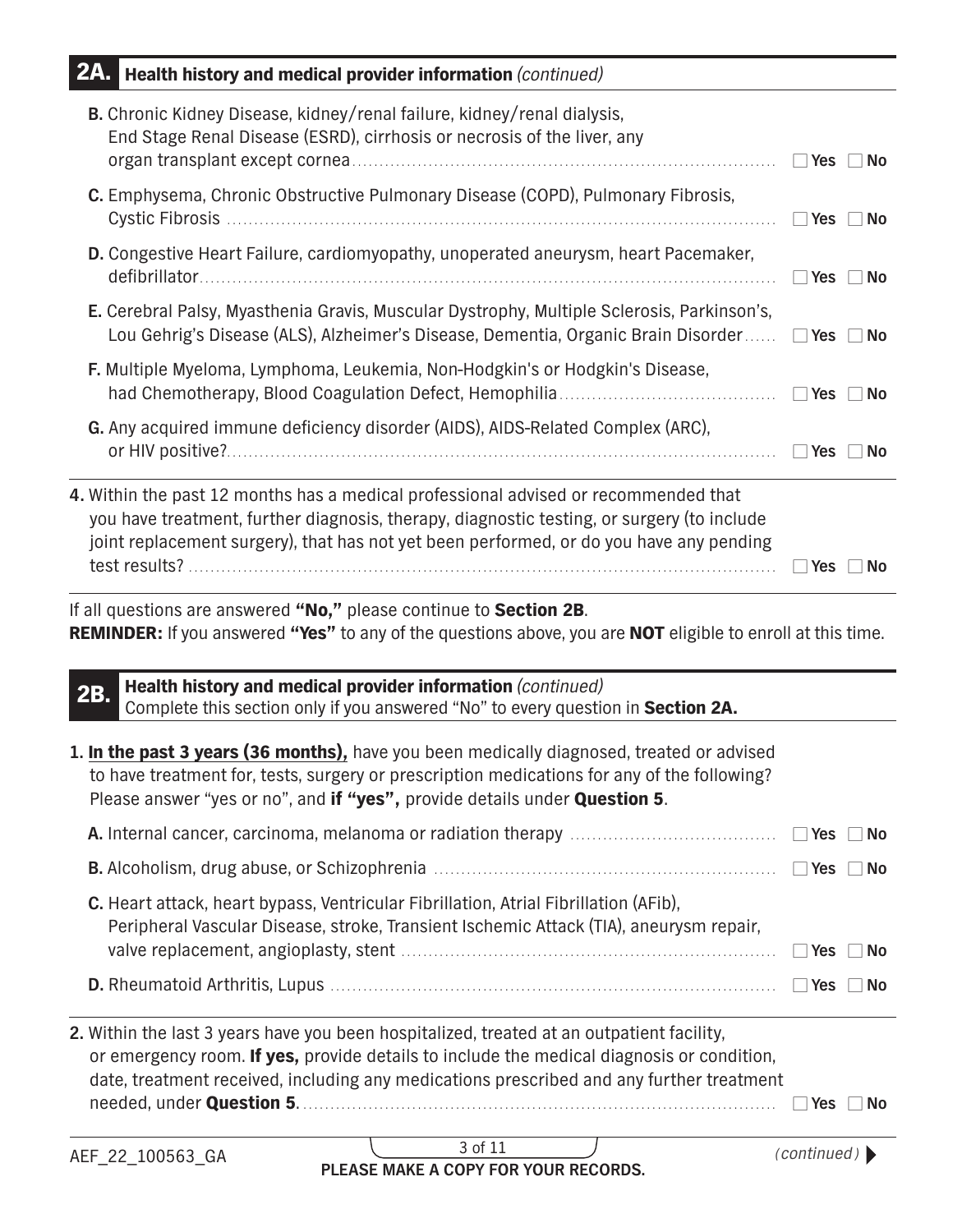## 2B. Health history and medical provider information *(continued)*

- **3.** Provide a list of any other medical conditions you have. Include details of treatment or surgery received, needed or recommended, any tests performed or recommended, and any medications currently taken or recommended, under Question 5.
- **4.** List any physicians you've seen in the past 24 months under Question 5.
- **5.** Please use the table below to provide additional details to any "yes" answers in Section 2B, **(**Questions 1, 2, 3 and 4) above.

| <b>Question #</b>      | <b>Medical condition #1</b>                              |               |    |
|------------------------|----------------------------------------------------------|---------------|----|
| Treatment dates        | From ______ / _____ / ______                             |               |    |
| Medication(s)          | 1.                                                       | 2.            | 3. |
| Treating physician     |                                                          |               |    |
| <b>Question #</b>      | <b>Medical condition #2</b>                              |               |    |
| <b>Treatment dates</b> | From $\frac{\ }{\ }$ / $\frac{\ }{\ }$ / $\frac{\ }{\ }$ |               |    |
| Medication(s)          | 1.                                                       | 2.            | 3. |
| Treating physician     |                                                          |               |    |
| <b>Question #</b>      | <b>Medical condition #3</b>                              |               |    |
| <b>Treatment dates</b> | From $\frac{1}{\sqrt{2\pi}}$                             | $\frac{1}{2}$ |    |
| Medication(s)          | 1.                                                       | 2.            | 3. |
| Treating physician     |                                                          |               |    |

## **Use an additional sheet of paper to provide any additional information not previously disclosed.**

Primary physician

| D <sub>k</sub> | $\overline{\phantom{0}}$<br>$-1$<br>u |  |
|----------------|---------------------------------------|--|
|                |                                       |  |

4 of 11 AEF\_22\_100563\_GA **PLEASE MAKE A COPY FOR YOUR RECORDS.** (continued)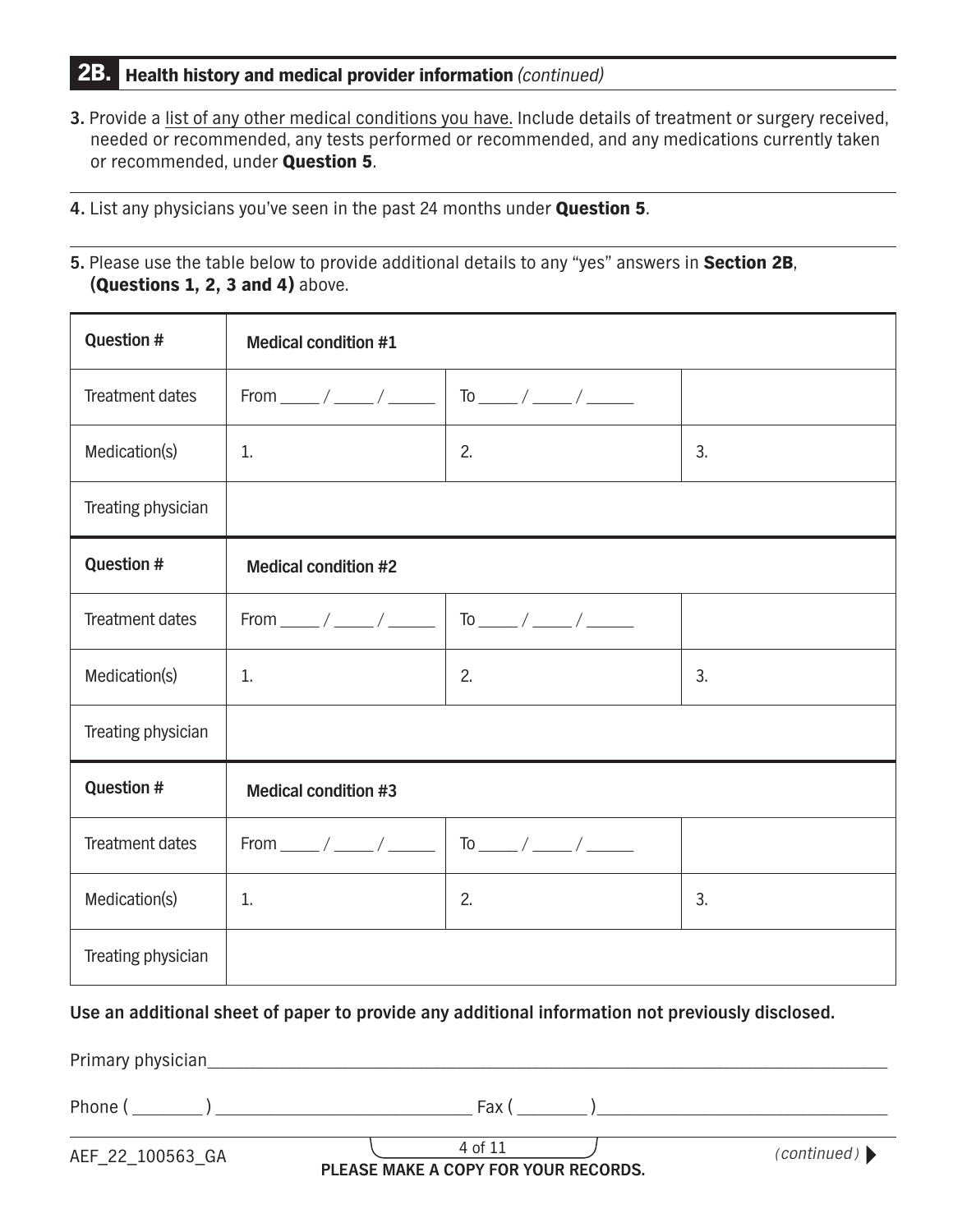## 2B. Health history and medical provider information *(continued)*

**6.** Please list any **additional medications** you have been prescribed to take, which have not been previously listed or disclosed on this application. List for what medical condition and the dates you started taking the medications, including injectables, and how often you take the medications.

| <b>Medication #1</b>         |                                          | Frequency | <b>Dosage</b> |
|------------------------------|------------------------------------------|-----------|---------------|
|                              |                                          |           |               |
|                              |                                          |           |               |
| <b>Medication start date</b> | <b>Reason for medication (diagnosis)</b> |           |               |
|                              |                                          |           |               |
|                              |                                          |           |               |

| <b>Medication #2</b>         |                                          | <b>Frequency</b> | <b>Dosage</b> |
|------------------------------|------------------------------------------|------------------|---------------|
|                              |                                          |                  |               |
|                              |                                          |                  |               |
| <b>Medication start date</b> | <b>Reason for medication (diagnosis)</b> |                  |               |
|                              |                                          |                  |               |
|                              |                                          |                  |               |
|                              |                                          |                  |               |

| <b>Medication #3</b>         |                                          | Frequency | <b>Dosage</b> |
|------------------------------|------------------------------------------|-----------|---------------|
|                              |                                          |           |               |
|                              |                                          |           |               |
| <b>Medication start date</b> | <b>Reason for medication (diagnosis)</b> |           |               |
|                              |                                          |           |               |
|                              |                                          |           |               |
|                              |                                          |           |               |

## **Use an additional sheet of paper if needed.**

To the best of my knowledge and belief, all information on this application, including all information provided in the Health history and medical provider information section, is accurate, true, and complete. I understand that coverage may be cancelled or rescinded if Anthem Blue Cross and Blue Shield determines that information on this application is materially inaccurate, not true, or incomplete. I further understand that I must provide Anthem Blue Cross and Blue Shield with any new information that arises after the submission of this application but before my enrollment begins.

I understand that Anthem Blue Cross and Blue Shield may need to collect personal information about me from outside sources in order to approve my Medicare Supplement application. Personal and privileged information may only be disclosed to outside parties without my authorization if such disclosure is permitted by both the Health Insurance Portability and Accountability Act (HIPAA) Privacy Regulations (45 C.F.R. Parts 160 and 164) and state law. I also understand that under the HIPAA Privacy Regulations and state law, I have a right to see and correct personal information that Anthem Blue Cross and Blue Shield collects about me, and that I may receive a more detailed description of my rights under these laws by writing to Anthem Blue Cross and Blue Shield.

I hereby authorize, at the request of Anthem Blue Cross and Blue Shield, any medical professional, hospital, clinic or other medical or medically related facility, government agency or other medical person or frm, to disclose information, including copies of records concerning advice, care or treatment provided to me in order for Anthem Blue Cross and Blue Shield to review and evaluate my Medicare Supplement application. This authorization does not extend to the disclosure of a provider's notes taken during psychotherapy sessions that are maintained separately from the provider's other medical records. This authorization will expire upon completion of the application process. I understand that I may revoke this authorization at any time by giving written notice of my revocation to: Anthem Blue Cross and Blue Shield, P.O. Box 659816, San Antonio, TX 78265-9116.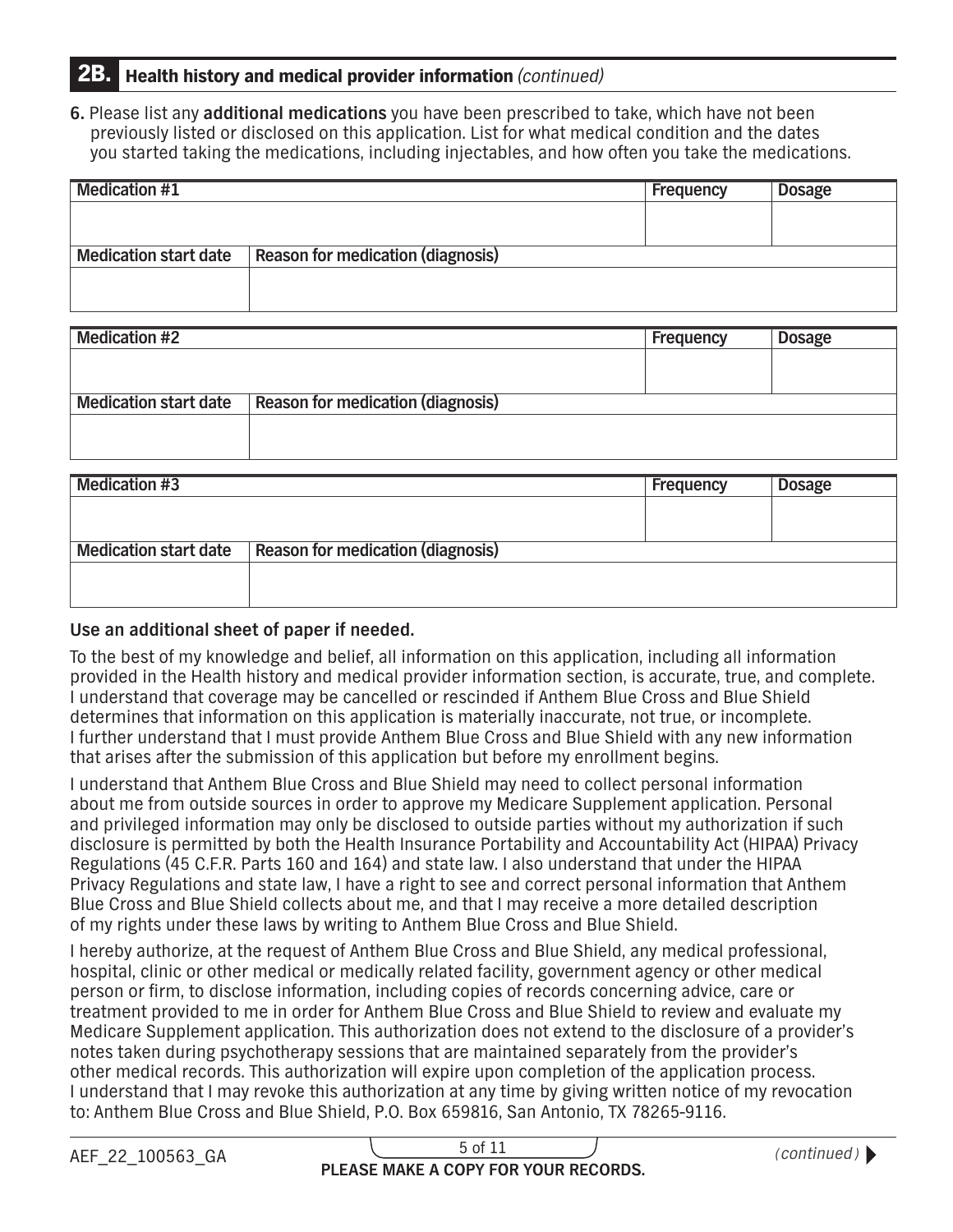## 2B. Health history and medical provider information *(continued)*

I understand that revocation of this authorization will not affect any action taken in reliance on this authorization before you received my written notice of revocation.

| $\Box$ I give Anthem consent to contact me at the email address provided in Section 1A for questions |  |  |  |
|------------------------------------------------------------------------------------------------------|--|--|--|
| related to my medical conditions.                                                                    |  |  |  |

| Signature of applicant, or authorized representative (if applicable)* | : Date |
|-----------------------------------------------------------------------|--------|
|                                                                       |        |

\*If signed by an authorized representative, a copy of the authority to represent applicant must be attached to this application (such as a Power of Attorney).

|  | $\blacksquare$ SECTION 3 $\blacksquare$                       |
|--|---------------------------------------------------------------|
|  | 3A. How do you wish to pay your premium? (SEND NO MONEY NOW!) |

#### Automated bank draft **Paper bill** (Using billing address in Section 1A)

- □ I would like my payment □ Nonthly to be deducted automatically.  $\Box$  Quarterly  $\Box$  Quarterly
- My Premium Payment Form  $\Box$  Annual save \$48 per year will be attached to this application.

## Household discount (other household member) – save 5%:

When more than one member in the same household enrolls in a Medicare Supplement plan with us, both parties may qualify for our Household Discount.

Last name \_\_\_\_\_\_\_\_\_\_\_\_\_\_\_\_\_\_\_\_\_\_\_\_\_\_\_\_\_\_\_\_ First name \_\_\_\_\_\_\_\_\_\_\_\_\_\_\_\_\_\_\_\_\_\_\_\_\_\_\_\_\_\_\_\_\_\_\_\_\_\_ MI \_\_\_\_\_\_\_\_

Medicare number:

Anthem Member ID number (or application date):

## 3B. Anthem Extras Packages (optional benefts – additional premiums apply)

To be eligible for this coverage, you must be at least 65 years of age or older when the policy becomes effective. If you currently have dental coverage through Anthem Blue Cross and Blue Shield, please check the type of coverage.

| $\Box$ Individual dental | $\Box$ Group dental | Identification number: |
|--------------------------|---------------------|------------------------|
|                          |                     |                        |

| If you are still covered under this plan, leave "END" blank.  START ___ / ___ / ___ END ___ / ___ / ___ |  |  |  |  |  |  |  |
|---------------------------------------------------------------------------------------------------------|--|--|--|--|--|--|--|
|---------------------------------------------------------------------------------------------------------|--|--|--|--|--|--|--|

The **effective date** will be the same as the effective date in **Section 1B** of this application.

## Anthem Extras offerings:

 $\Box$  Standard

□ Premium Plus

□ Premium □ □ □ □ □ Premium Plus Dental (only)

## Billing/payment options:

| Select One:     | $\Box$ Monthly $\Box$ Quarterly $\Box$ Semi-annual $\Box$ Annual                                                                     |         |                                                                                      |
|-----------------|--------------------------------------------------------------------------------------------------------------------------------------|---------|--------------------------------------------------------------------------------------|
|                 | Select One: $\Box$ Paper statement (mailed to <b>billing address</b> in <b>Section 1A</b> )<br><b>Premium Payment Form required)</b> |         | $\Box$ Automatic bank draft (premium deducted same day as your effective date $\Box$ |
| LE 99 100569 CA |                                                                                                                                      | 6 of 11 | (continued)                                                                          |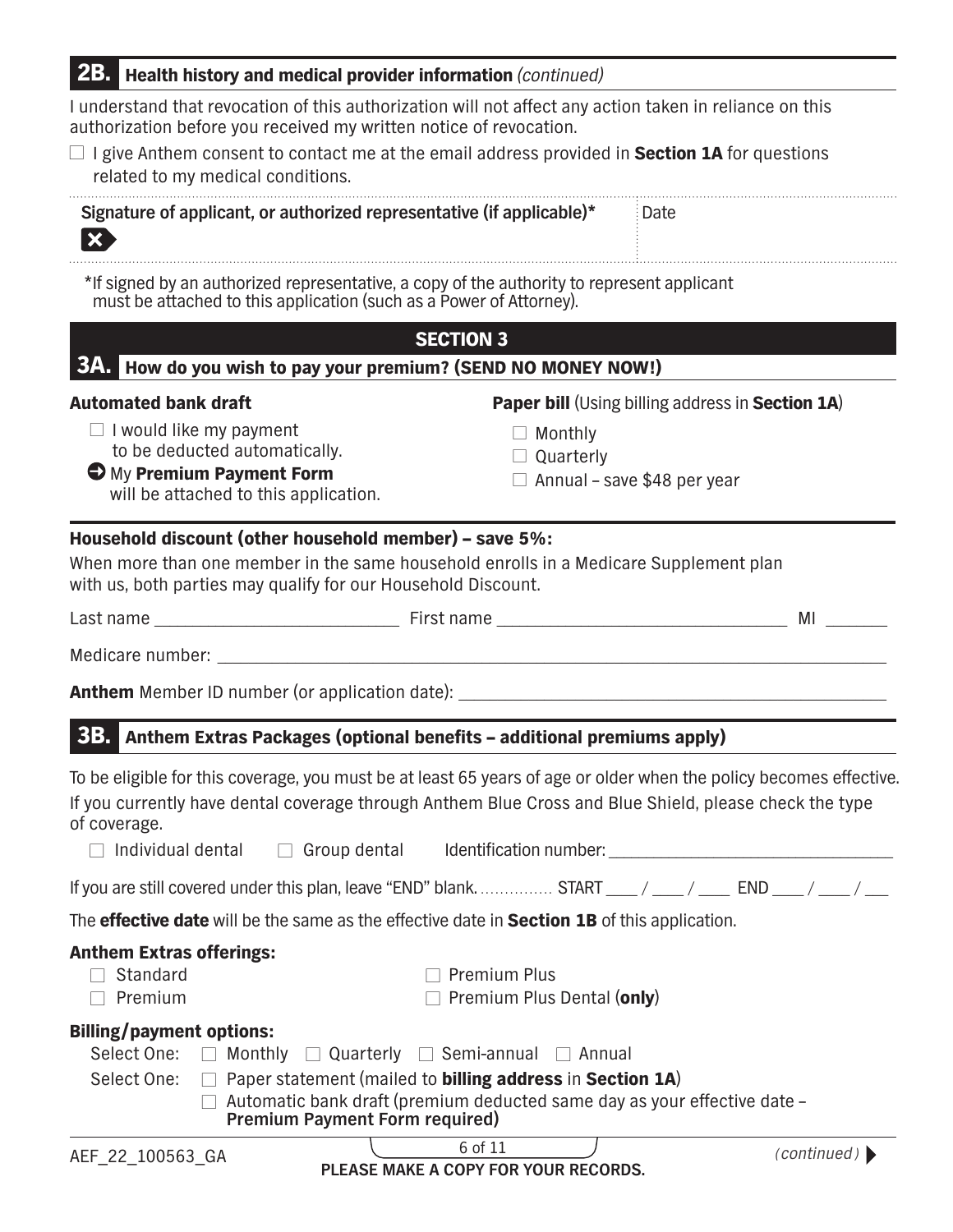## 3C. Other coverage information

#### Important Statements

*Please read the statements below, then answer all questions to the best of your knowledge.* 

- **1.** You do not need more than one Medicare Supplement policy.
- **2.** If you purchase this policy, you may want to evaluate your existing health coverage and decide if you need multiple coverages.
- **3.** You may be eligible for benefits under Medicaid and may not need a Medicare Supplement policy. If you are eligible for the Qualified Medicare Beneficiary (QMB) Program you cannot purchase a Medicare Supplement plan as it duplicates coverage.
- **4.** If after purchasing this policy, you become eligible for Medicaid, the benefts and premiums under your Medicare Supplement policy can be suspended, if requested during your entitlement to benefits under Medicaid, for 24 months. You must request this suspension within 90 days of becoming eligible for Medicaid. If you are no longer entitled to Medicaid, your suspended Medicare Supplement policy (or, if that is no longer available, a substantially equivalent policy) will be reinstituted if requested within 90 days of losing Medicaid eligibility. If the Medicare Supplement policy provided coverage for outpatient prescription drugs and you enrolled in Medicare Part D while your policy was suspended, the reinstituted policy will not have outpatient prescription drug coverage, but will otherwise be substantially equivalent to your coverage before the date of the suspension.
- **5.** If you are eligible for, and have enrolled in a Medicare Supplement policy by reason of disability and you later become covered by an employer or union-based group health plan, the benefits and premiums under your Medicare Supplement policy can be suspended, if requested, while you are covered under the employer or union-based group health plan. If you suspend your Medicare Supplement policy under these circumstances, and later lose your employer or union-based group health plan, your suspended Medicare Supplement policy (or, if that is no longer available, a substantially equivalent policy) will be reinstituted if requested within 90 days of losing your employer or union-based group health plan. If the Medicare Supplement policy provided coverage for outpatient prescription drugs and you enrolled in Medicare Part D while your policy was suspended, the reinstituted policy will not have outpatient prescription drug coverage, but will otherwise be substantially equivalent to your coverage before the date of the suspension.
- **6.** Counseling services may be available in your state to provide advice concerning your purchase of Medicare Supplement insurance and concerning medical assistance through the state Medicaid program, including benefts as a Qualifed Medicare Benefciary (QMB) and a Specifed Low-Income Medicare Beneficiary (SLMB).

RESPONSES TO THE FOLLOWING QUESTIONS ARE REQUIRED FOR YOUR PROTECTION. To the best of your knowledge, please answer all questions by marking "Yes" or "No" with an "X". If you recently lost, are losing or replacing other health insurance coverage and received a notice stating you were eligible for guaranteed issue of a Medicare Supplement insurance policy, or that you had certain rights to buy such a policy, you may be guaranteed acceptance in one or more of our Medicare Supplement plans. Please include a copy of the notice with your application.

| $\Box$ Yes $\Box$ No |  |
|----------------------|--|
|                      |  |

| If yes, what is the effective date? |  |
|-------------------------------------|--|
|-------------------------------------|--|

7 of 11 **PLEASE MAKE A COPY FOR YOUR RECORDS.** (continued) ♦ (continued)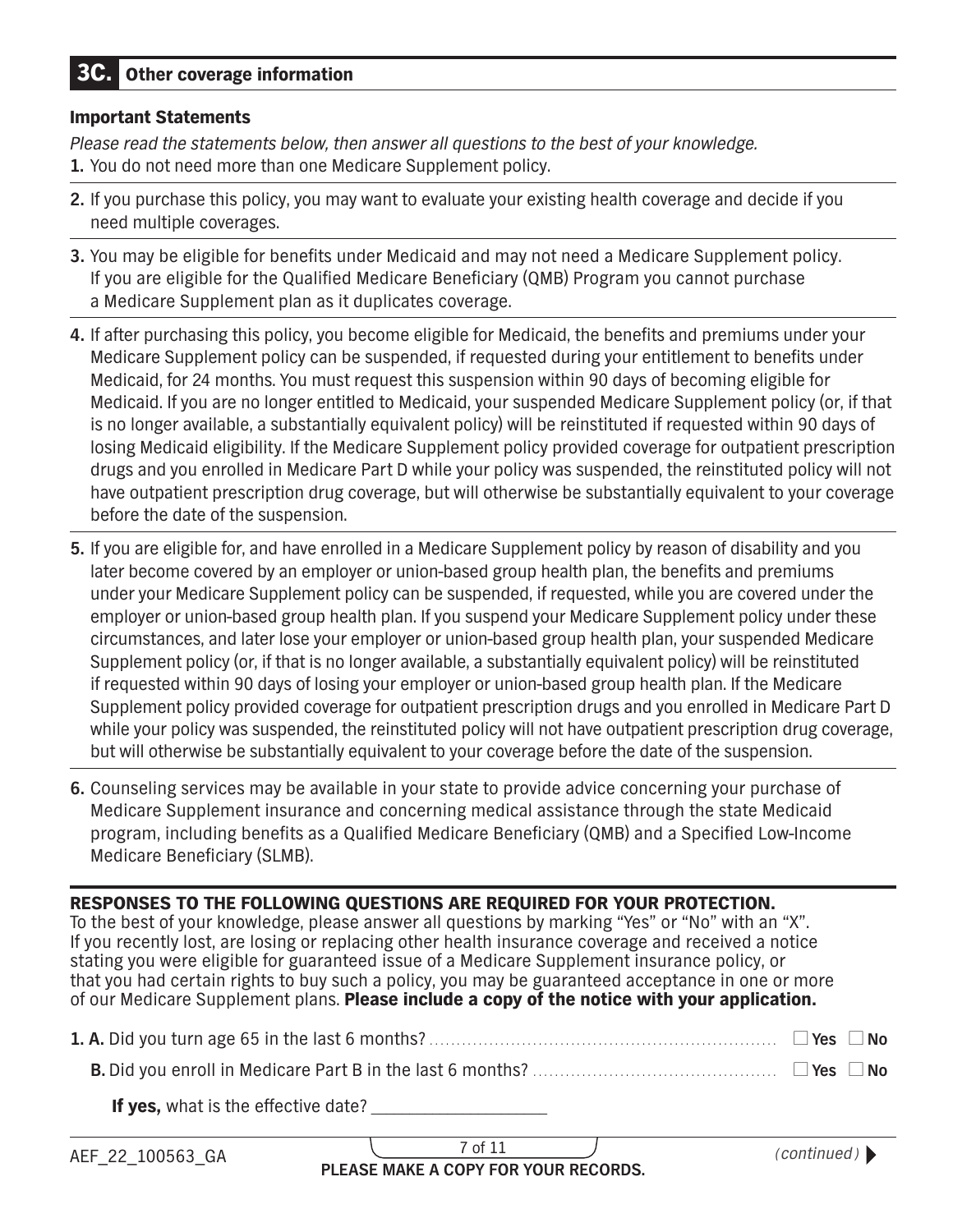| <b>3C.</b> Other coverage information (continued)                                                                                                                                                                                                                                                                                                                     |             |  |
|-----------------------------------------------------------------------------------------------------------------------------------------------------------------------------------------------------------------------------------------------------------------------------------------------------------------------------------------------------------------------|-------------|--|
| 2. Are you covered for medical assistance through the state Medicaid program? $\Box$ Yes $\Box$ No<br>NOTE TO APPLICANT: If you are participating in a "Spend-Down Program" and have not<br>met your Share of Cost, please answer "NO" to this question.                                                                                                              |             |  |
| If yes,                                                                                                                                                                                                                                                                                                                                                               |             |  |
|                                                                                                                                                                                                                                                                                                                                                                       |             |  |
| B. Do you receive any benefits from Medicaid other than payments toward your Medicare                                                                                                                                                                                                                                                                                 |             |  |
| <b>3. A.</b> If you had coverage from any Medicare plan other than Original Medicare within<br>the past 63 days (for example, a Medicare Advantage plan, like a Medicare HMO<br>or PPO), fill in your start and end dates below. If you are still covered under this plan,<br>leave "END" blank. (If you know your upcoming coverage end date, then enter that date). |             |  |
|                                                                                                                                                                                                                                                                                                                                                                       |             |  |
|                                                                                                                                                                                                                                                                                                                                                                       |             |  |
| C. If you are still covered under the Medicare plan, do you intend to replace your current                                                                                                                                                                                                                                                                            |             |  |
|                                                                                                                                                                                                                                                                                                                                                                       |             |  |
|                                                                                                                                                                                                                                                                                                                                                                       |             |  |
|                                                                                                                                                                                                                                                                                                                                                                       |             |  |
|                                                                                                                                                                                                                                                                                                                                                                       |             |  |
|                                                                                                                                                                                                                                                                                                                                                                       |             |  |
| Do you intend to replace your current Medicare Supplement policy with this policy? $\Box$ Yes $\Box$ No                                                                                                                                                                                                                                                               |             |  |
|                                                                                                                                                                                                                                                                                                                                                                       |             |  |
|                                                                                                                                                                                                                                                                                                                                                                       |             |  |
| 5. Have you had coverage under any other health insurance within the past 63 days? $\Box$ Yes $\Box$ No<br>(for example, an employer, union or individual plan)                                                                                                                                                                                                       |             |  |
|                                                                                                                                                                                                                                                                                                                                                                       |             |  |
| B. If yes, what are your dates of coverage under the other policy? (If you are still covered under<br>the other policy, leave "END" blank. If you know your coverage end date, then enter that date.)                                                                                                                                                                 |             |  |
|                                                                                                                                                                                                                                                                                                                                                                       |             |  |
|                                                                                                                                                                                                                                                                                                                                                                       |             |  |
| $\Box$ Involuntary<br>Voluntary                                                                                                                                                                                                                                                                                                                                       |             |  |
| 8 of 11<br>AEF_22_100563_GA<br>PLEASE MAKE A COPY FOR YOUR RECORDS.                                                                                                                                                                                                                                                                                                   | (continued) |  |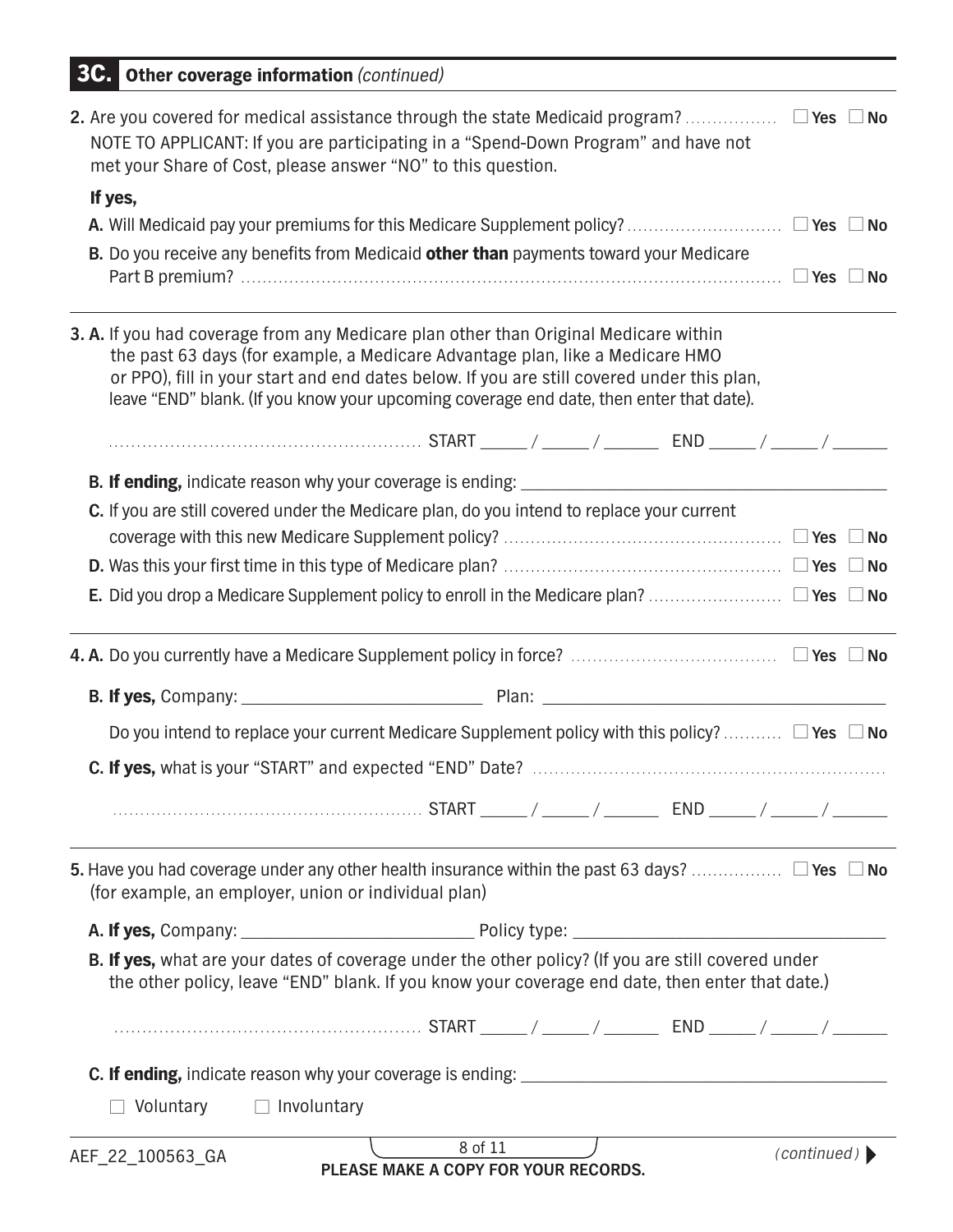## 3D. Authorizations and agreements

I, the applicant or my authorized representative:

- or misrepresentation on the application may result in loss of coverage under the policy **1.** affrm all answers provided on this application are true, complete and correct (including information relating to Medicare coverage) and that any false statement and that it is my/our responsibility for accurately completing this application;
- **2.** understand it is a crime to knowingly provide false, incomplete, or misleading information to an insurance company for the purpose of defrauding the company. Penalties include imprisonment, fines and denial of insurance benefits;
- **3.** understand if coverage is rescinded for fraud or intentionally misleading statements Anthem Blue Cross and Blue Shield will reimburse any premium paid less any claims paid and I/we will be responsible for claims paid exceeding any premium paid;
- **4.** understand that I/we are responsible for notifying Anthem Blue Cross and Blue Shield in writing of any new/changes to information on this application before coverage becomes effective that makes my application incorrect or incomplete;
- **5.** understand if I am applying for coverage and am not in a guaranteed issue period that there is a six-month benefit waiting period for any condition that I received medical treatment or advice in the six months prior to the effective date of this Medicare Supplement policy. Prior health insurance coverage will be counted toward this six-month benefit waiting period, if there is not a break in health insurance coverage greater than 63 days;
- **6.** understand the selling agent (if applicable) has no authority to promise coverage or to modify the Company's underwriting policy, premium or terms of any Company coverage and that he/she may be compensated based on my enrollment;
- **7.** understand upon acceptance that my application will become part of the agreement between the Company and myself;
- **8.** authorize Anthem Blue Cross and Blue Shield to use and disclose my personal information when necessary for the operation of my health or other related activities and that Anthem Blue Cross and Blue Shield will comply with the HIPAA Privacy Rules and any disclosures will be done in accordance with applicable laws;
- **9.** understand that my payment by check (or resubmission due to insufficient funds) may be converted to an electronic Automated Clearinghouse (ACH) debit transaction, that my check will not be returned to me and that this process will not enroll me in any automatic debit process;

**10.** acknowledge responsibility for any overdraft fees permitted by state law;

**11.** acknowledge receipt of:

- Choosing a Medigap Policy: *A Guide to Health Insurance for People with Medicare,*
- the *Outline of Coverage,* and a copy of this application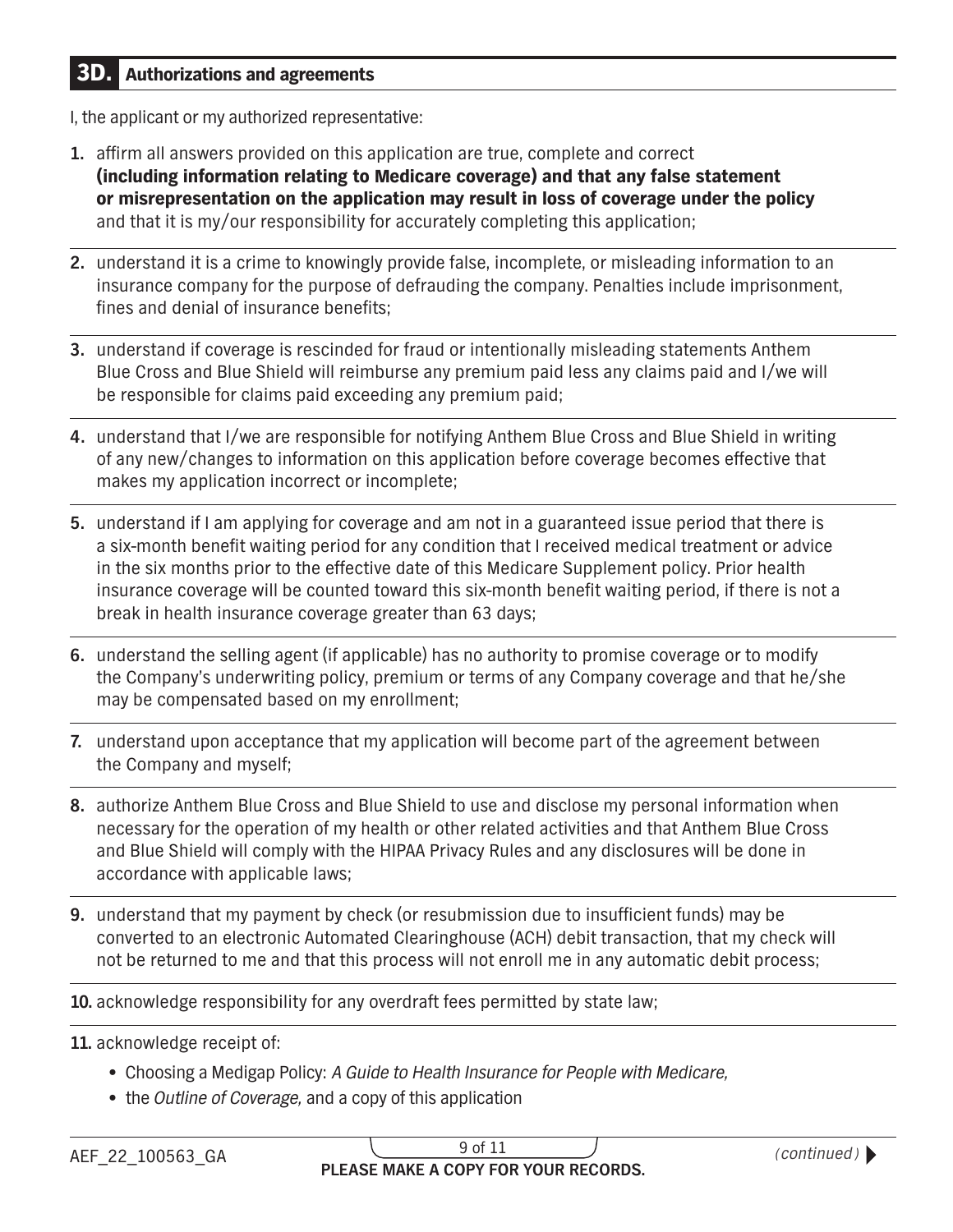#### I agree to receive electronically the following materials based on my email address provided in Section 1A:

- **General information about my benefits, health programs and other services offered by Anthem that are available to me**
- **Important Plan documents:** 
	- **• Medicare's annual Notice of Change (includes upcoming changes to Medicare amounts)**
	- **• Welcome Kit (including my Plan Policy)**
	- **• Renewal Notices (including upcoming premium changes)**
		- $\Box$  No thanks, I prefer to get my important plan documents by paper mail.

**Medicare Supplement Explanation of Benefits (EOBs) (claims information)**

 $\Box$  No thanks, I prefer to get my EOBs by paper mail.

I understand I can change my email preference at any time by logging into my secure member profle at [www.anthem.com](http://www.anthem.com) or calling the customer service number on the back of my Medicare Supplement plan ID card.

 *IMPORTANT: This application cannot be processed until the applicant signs below. By signing below, the applicant certifes that he/she understands and agrees to the Authorizations and Agreements outlined in this application.* 

Please do not cancel your present coverage, if any, until you receive documentation from Anthem Blue Cross and Blue Shield, such as an ID card or written notifcation, showing that your application has been approved.

*SEND NO MONEY NOW – PAYMENT IS NOT DUE UNTIL YOUR APPLICATION IS APPROVED.* 

| Signature of applicant, or authorized representative (if applicable)* | Date |
|-----------------------------------------------------------------------|------|
|                                                                       |      |

\*If signed by an authorized representative, a copy of the authority to represent applicant must be attached to application (such as a Power of Attorney).

## SECTION 4: AGENT/BROKER ONLY

## Agent/broker information

Before this form can be processed the agent/broker must be appointed with us.

| Agent/broker's printed name:            |                                                              |
|-----------------------------------------|--------------------------------------------------------------|
|                                         | Street address: ________________                             |
| Agent/broker#:                          |                                                              |
|                                         | City: __________________State: ______ ZIP code: ____________ |
| Agency #:                               |                                                              |
|                                         | Phone: $(\_\_)$                                              |
| Agency name:                            |                                                              |
|                                         |                                                              |
| (Any commission will be processed using |                                                              |
| these identification numbers.)          |                                                              |
| AEE 22 100562 CA                        | 10 of 11<br>(continued)                                      |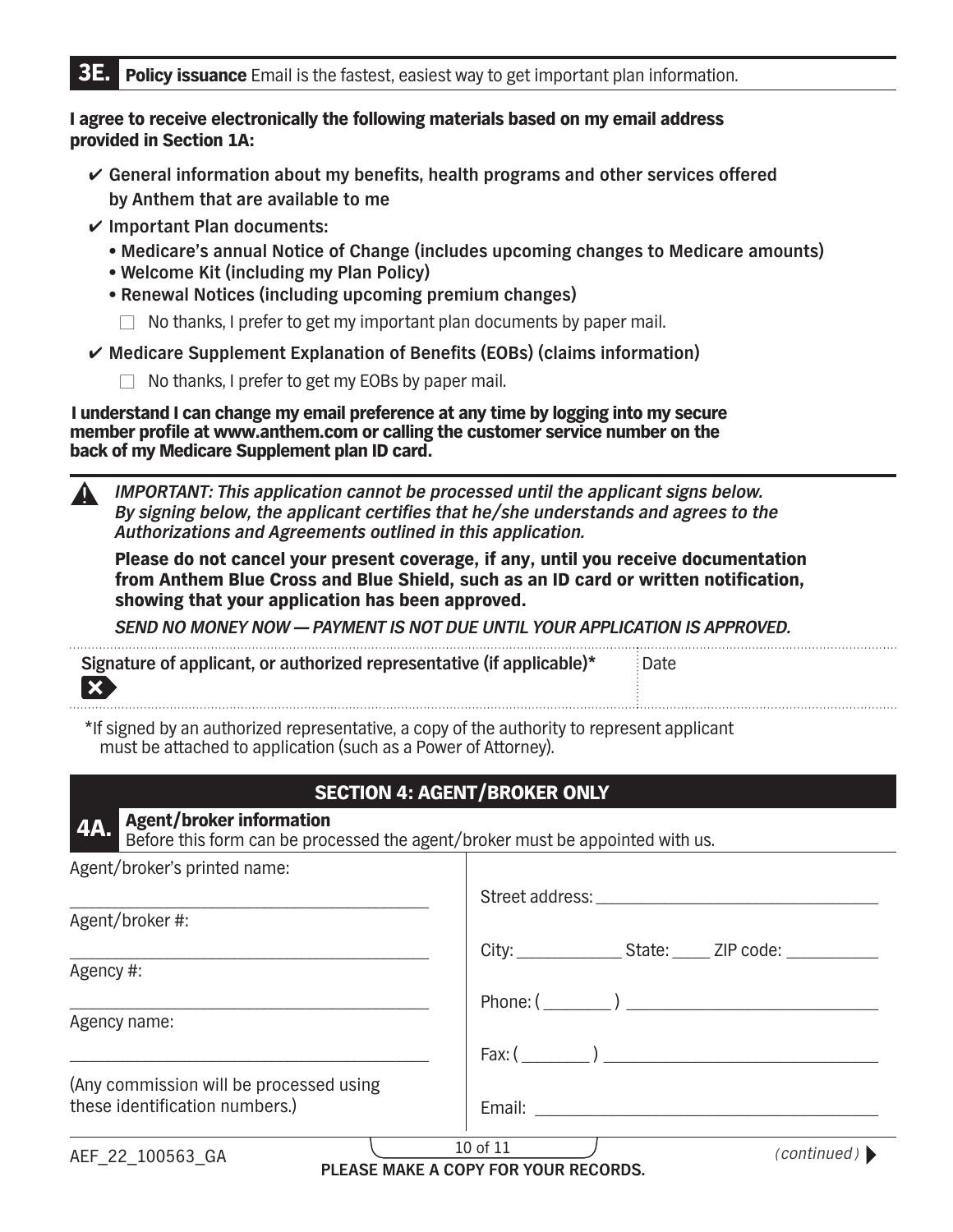## 4A. Agent/broker information *(continued)*

## Attestation – please check one of the following:

 $\Box$  I did not assist this applicant in completing and/or submitting this application by phone, e-mail or in person.

 $\Box$  I certify that the applicant has read, or I have read to the applicant, the completed application. To the best of my knowledge, the information on this application is complete and accurate. I explained to the applicant, in easy-to-understand language, the risk to the applicant of providing inaccurate information and the applicant understood the explanation. I certify that the applicant realizes that any false statement or misrepresentation in the application may result in loss of coverage under the policy.

**Agent:** If you state any material fact that you know to be false, you are subject to a civil penalty.

List all health insurance policies sold to the applicant in the past five (5) years, either in force or not:

| <b>Company name</b> | Policy/<br>certificate<br>number | Type of<br>coverage | <b>Policy</b><br>effective date | <b>Policy</b><br>term date<br>(if applicable) |
|---------------------|----------------------------------|---------------------|---------------------------------|-----------------------------------------------|
|                     |                                  |                     |                                 |                                               |
|                     |                                  |                     |                                 |                                               |

I have requested and received documentation that indicates that the policy applied for will not duplicate any health insurance coverage. I have verifed the information in the Replacement Notice section.

| Signature of agent/broker | Date |
|---------------------------|------|
| $\overline{\textbf{x}}$   |      |
|                           |      |

**If you are a current Anthem Blue Cross and Blue Shield member and enrolling in a Medicare Supplement policy and have dependents that need to retain current coverage, please call the Customer Service number on the back of your ID Card. If you purchased your Anthem policy through the ACA Marketplace, you will need to call the ACA Marketplace to cancel your policy and to retain coverage for your dependents.** 

Anthem Blue Cross and Blue Shield is the trade name of Anthem Insurance Companies, Inc. (AICI). The Medicare Supplement plans are offered by AICI and the Anthem Extras Packages are offered by Blue Cross Blue Shield Healthcare Plan of Georgia, Inc., independent licensees of the Blue Cross Blue Shield Association. ANTHEM is a registered trademark of Anthem Insurance Companies, Inc.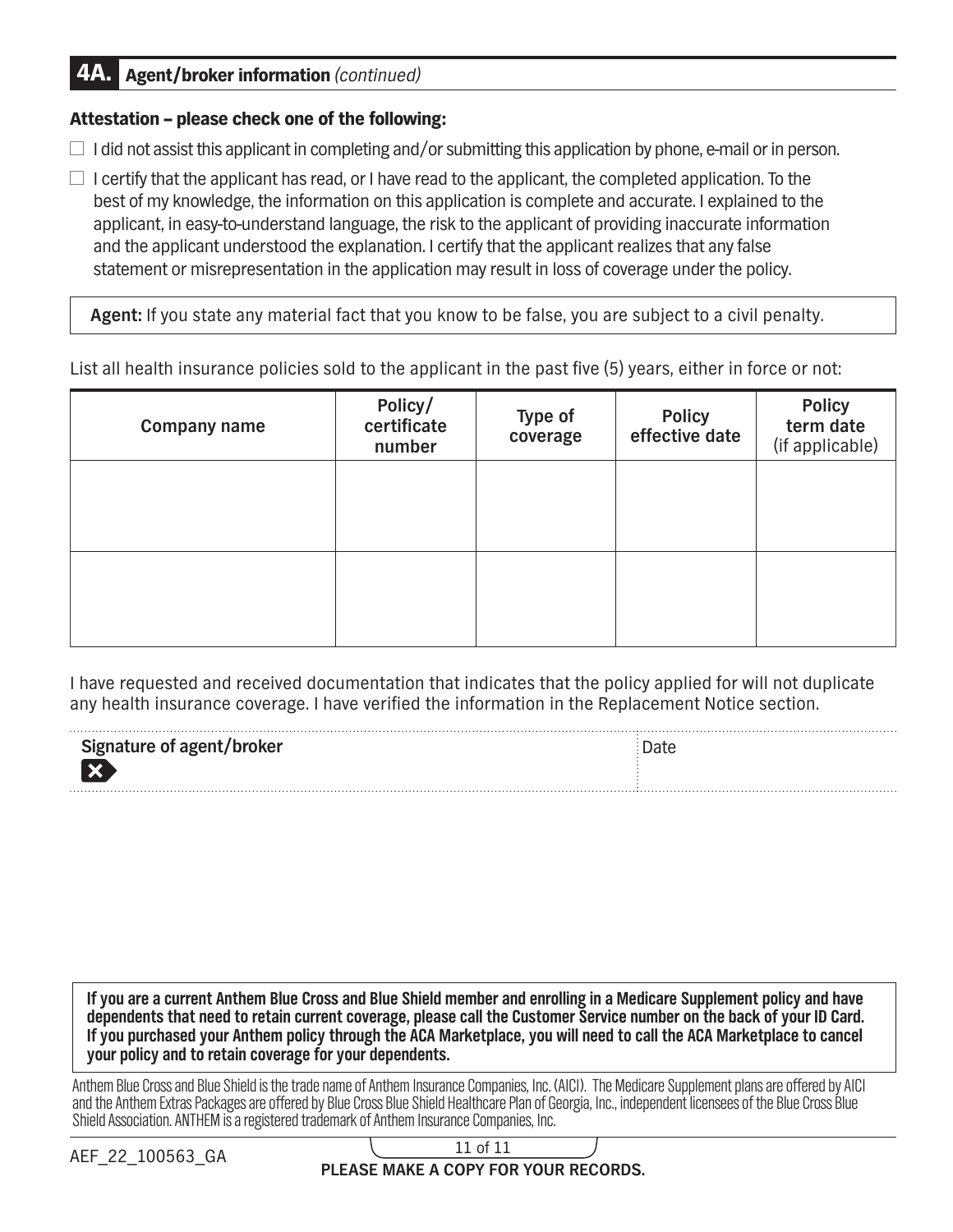## Notice to Applicant Regarding Replacement of Medicare Supplement Insurance or Medicare Advantage

#### Anthem Blue Cross and Blue Shield

P.O. Box 659816 **•** San Antonio, TX 78265-9116

#### Save this notice! It may be important to you in the future.

According to information you have furnished, you intend to terminate your existing Medicare Supplement insurance or Medicare Advantage and replace it with a policy to be issued by Anthem Blue Cross and Blue Shield. Your new policy will provide thirty (30) days within which you may decide, without cost, whether you desire to keep the policy.

You should review this new coverage carefully. Compare it with all accident and sickness coverage you now have. If, after due consideration, you find that purchase of this Medicare Supplement coverage is a wise decision, you should terminate your present Medicare Supplement or Medicare Advantage coverage. You should evaluate the need for other accident and sickness coverage you have that may duplicate this policy.

#### Statement to applicant by issuer, agent, broker or other representative:

\_\_\_\_\_\_\_\_\_\_\_\_\_\_\_\_\_\_\_\_\_\_\_\_\_\_\_\_\_\_\_\_\_\_\_\_\_\_\_\_\_\_\_\_\_\_\_\_\_\_\_\_\_\_\_\_\_

I have reviewed your current medical or health insurance coverage. To the best of my knowledge, this Medicare Supplement policy will not duplicate your existing Medicare Supplement or, if applicable, Medicare Advantage coverage, because you intend to terminate your existing Medicare Supplement coverage or leave your Medicare Advantage plan. The replacement policy is being purchased for the following reason (check one):

- $\Box$  Additional benefits.
- $\Box$  No change in benefits, but lower premiums.
- $\Box$  Fewer benefits and lower premiums.
- $\Box$  My plan has outpatient prescription drug coverage and I am enrolling in Medicare Part D.
- □ Disenrollment from a Medicare Advantage plan. Please explain reason for disenrollment.
- $\Box$  Other. (please specify) \_\_\_\_\_\_\_\_\_\_\_\_\_\_\_\_\_\_\_\_\_\_\_\_\_\_\_\_\_\_\_\_\_\_\_\_\_\_\_\_\_\_\_\_\_\_\_\_\_\_\_\_\_\_

- **1.** Note: If the issuer of the Medicare Supplement policy being applied for does not, or is otherwise prohibited from imposing pre-existing condition limitations, please skip to Statement 2 below. Health conditions which you may presently have (pre-existing conditions) may not be immediately or fully covered under the new policy. This could result in denial or delay of a claim for benefts under the new policy, whereas a similar claim might have been payable under your present policy.
- 2. State law provides that your replacement policy or certificate may not contain new pre-existing conditions, waiting periods, elimination periods or probationary periods. The insurer will waive any time periods applicable to pre-existing conditions, waiting periods, elimination periods, or probationary periods in the new policy (or coverage) for similar benefts to the extent such time was spent (depleted) under the original policy.
- **3.** If you still wish to terminate your present policy and replace it with new coverage, be certain to truthfully and completely answer all questions on the Application concerning your medical and health history. Failure to include all material medical information on an Application may provide a basis for the company to deny any future claims and to refund your premium as though your policy had never been in force. After the Application has been completed and before you sign it, review it carefully to be certain that all information has been properly recorded.

Do not cancel your present policy until you have received your new policy and are sure that you want to keep it.

\_\_\_\_\_\_\_\_\_\_\_\_\_\_\_\_\_\_\_\_\_\_\_\_\_\_\_\_\_\_\_\_\_\_\_\_\_\_\_\_\_\_\_\_\_\_\_\_\_\_\_\_\_\_ \_\_\_\_\_\_\_\_\_\_\_\_\_\_\_\_\_\_\_\_\_\_\_\_\_\_\_\_\_

| $\bm{X}$ .                                            |  |
|-------------------------------------------------------|--|
| (Signature of agent, broker or other representative)* |  |
| Typed name and address of issuer, agent or broker     |  |

 $|\boldsymbol{\mathsf{x}}|$ 

 (Applicant's signature) (Date) \*Signature not required for direct response sales

Home Office Copy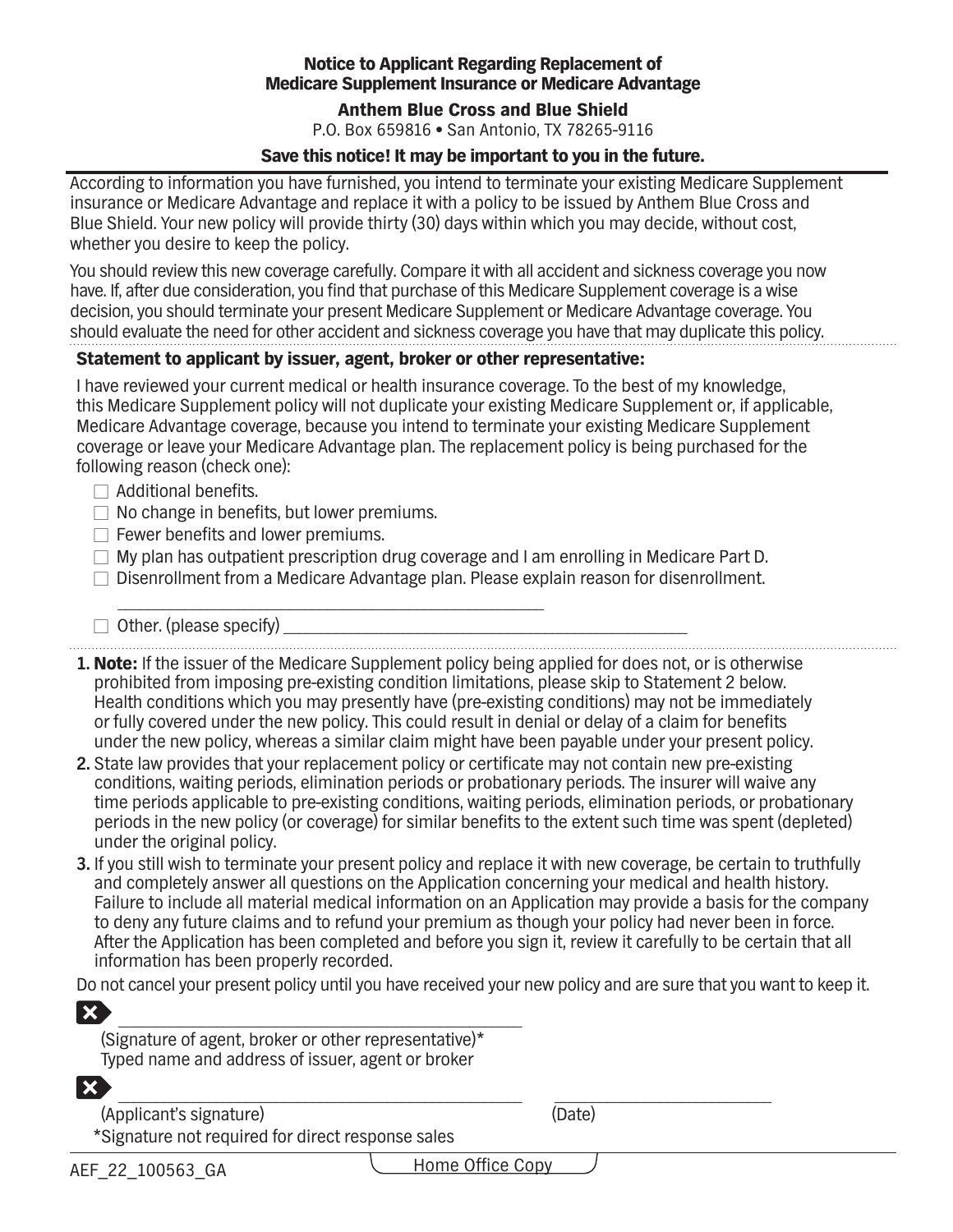## Notice to Applicant Regarding Replacement of Medicare Supplement Insurance or Medicare Advantage

#### Anthem Blue Cross and Blue Shield

P.O. Box 659816 **•** San Antonio, TX 78265-9116

#### Save this notice! It may be important to you in the future.

According to information you have furnished, you intend to terminate your existing Medicare Supplement insurance or Medicare Advantage and replace it with a policy to be issued by Anthem Blue Cross and Blue Shield. Your new policy will provide thirty (30) days within which you may decide, without cost, whether you desire to keep the policy.

You should review this new coverage carefully. Compare it with all accident and sickness coverage you now have. If, after due consideration, you find that purchase of this Medicare Supplement coverage is a wise decision, you should terminate your present Medicare Supplement or Medicare Advantage coverage. You should evaluate the need for other accident and sickness coverage you have that may duplicate this policy.

#### Statement to applicant by issuer, agent, broker or other representative:

\_\_\_\_\_\_\_\_\_\_\_\_\_\_\_\_\_\_\_\_\_\_\_\_\_\_\_\_\_\_\_\_\_\_\_\_\_\_\_\_\_\_\_\_\_\_\_\_\_\_\_\_\_\_\_\_\_

I have reviewed your current medical or health insurance coverage. To the best of my knowledge, this Medicare Supplement policy will not duplicate your existing Medicare Supplement or, if applicable, Medicare Advantage coverage, because you intend to terminate your existing Medicare Supplement coverage or leave your Medicare Advantage plan. The replacement policy is being purchased for the following reason (check one):

- $\Box$  Additional benefits.
- $\Box$  No change in benefits, but lower premiums.
- $\Box$  Fewer benefits and lower premiums.
- $\Box$  My plan has outpatient prescription drug coverage and I am enrolling in Medicare Part D.
- □ Disenrollment from a Medicare Advantage plan. Please explain reason for disenrollment.
- $\Box$  Other. (please specify) \_\_\_\_\_\_\_\_\_\_\_\_\_\_\_\_\_\_\_\_\_\_\_\_\_\_\_\_\_\_\_\_\_\_\_\_\_\_\_\_\_\_\_\_\_\_\_\_\_\_\_\_\_\_

- **1.** Note: If the issuer of the Medicare Supplement policy being applied for does not, or is otherwise prohibited from imposing pre-existing condition limitations, please skip to Statement 2 below. Health conditions which you may presently have (pre-existing conditions) may not be immediately or fully covered under the new policy. This could result in denial or delay of a claim for benefts under the new policy, whereas a similar claim might have been payable under your present policy.
- 2. State law provides that your replacement policy or certificate may not contain new pre-existing conditions, waiting periods, elimination periods or probationary periods. The insurer will waive any time periods applicable to pre-existing conditions, waiting periods, elimination periods, or probationary periods in the new policy (or coverage) for similar benefts to the extent such time was spent (depleted) under the original policy.
- **3.** If you still wish to terminate your present policy and replace it with new coverage, be certain to truthfully and completely answer all questions on the Application concerning your medical and health history. Failure to include all material medical information on an Application may provide a basis for the company to deny any future claims and to refund your premium as though your policy had never been in force. After the Application has been completed and before you sign it, review it carefully to be certain that all information has been properly recorded.

Do not cancel your present policy until you have received your new policy and are sure that you want to keep it.

| $ \boldsymbol{\mathsf{x}} $                                                                                |  |
|------------------------------------------------------------------------------------------------------------|--|
| (Signature of agent, broker or other representative)*<br>Typed name and address of issuer, agent or broker |  |
| X)                                                                                                         |  |

 (Applicant's signature) (Date) \*Signature not required for direct response sales

Applicant Copy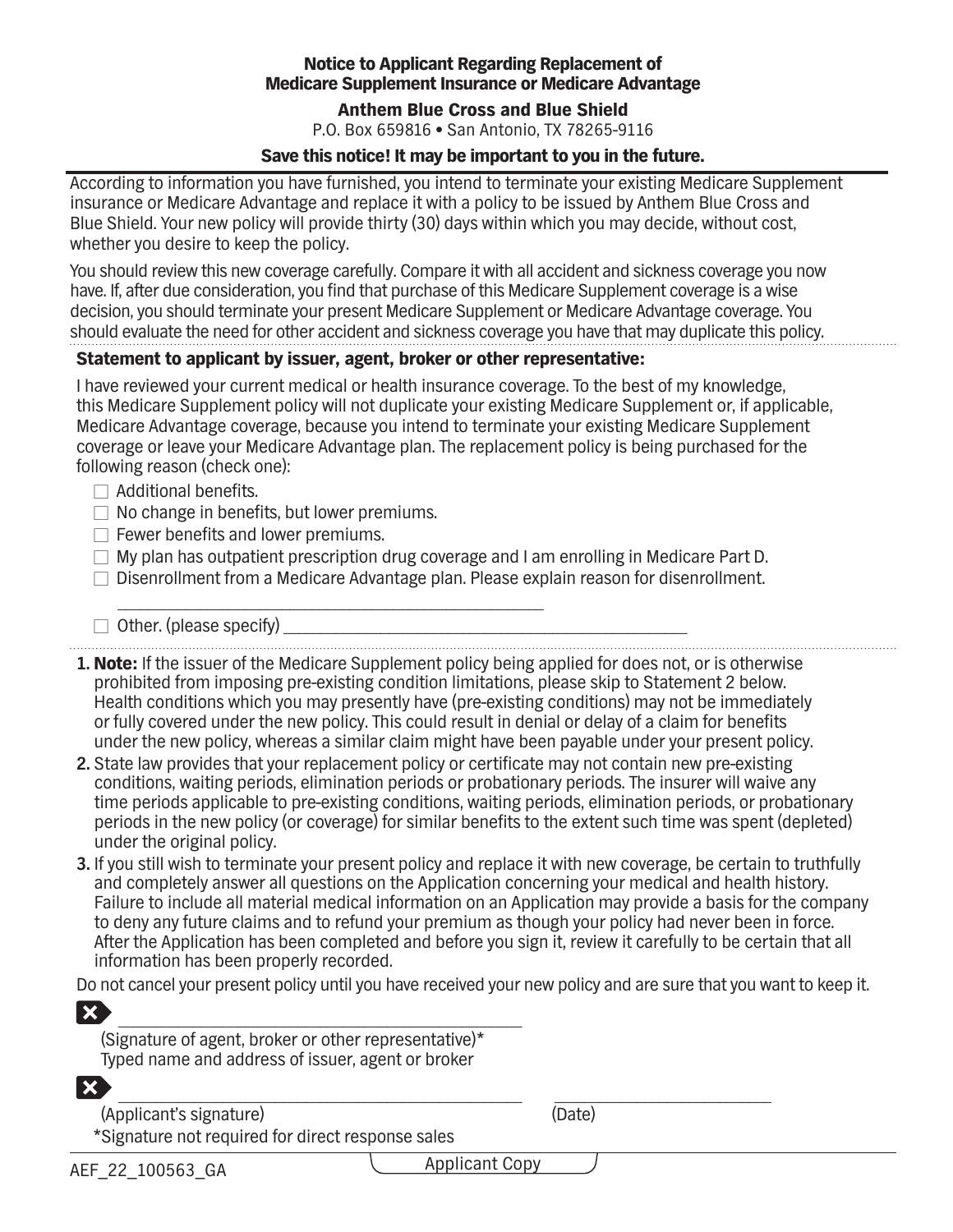## **Medicare Supplement Insurance<br>Cuoventeed Iesue Cuidelinee** Guaranteed Issue Guidelines Blue Cross and Blue Shield Anthem Blue Cross and Blue Shield

P.O. Box 659816 **•** San Antonio, TX 78265-9116 P.O. Box 659816 **•** San Antonio, TX 78265-9116

The following situations may qualify you for guaranteed-issuance. **Please find the situation number that applies to you and note the number on the Application under the section titled** *Open Enrollment/ Guaranteed Issue***.** 

During guaranteed-issue periods, companies must sell you one of the required Medicare Supplement insurance policies at the best price for your age, without a pre-existing condition benefit waiting period or medical underwriting. Based on the **situation number**, your plan options may vary.

| <b>Guaranteed issue</b><br>right situation                                                                                                                                                                                                                                                                           | Anthem offers the following<br><b>Medicare Supplement</b><br>insurance plans, if you are<br>eligible for Medicare when<br>turning age 65 or by disability                                                    | When to apply for a<br><b>Medicare Supplement</b><br>insurance (Medigap) policy<br>(Days are Calendar Days)                                                                                                                                                                                       |
|----------------------------------------------------------------------------------------------------------------------------------------------------------------------------------------------------------------------------------------------------------------------------------------------------------------------|--------------------------------------------------------------------------------------------------------------------------------------------------------------------------------------------------------------|---------------------------------------------------------------------------------------------------------------------------------------------------------------------------------------------------------------------------------------------------------------------------------------------------|
| $\#$ $\blacksquare$ You have a Medicare<br>Advantage Plan,<br>(like a HMO or PPO) and your<br>plan is being discontinued<br>or you move out of the plan's<br>service area.                                                                                                                                           | • Prior to 1/1/2020, Plan A<br>or F. In addition, Anthem<br>allows you to enroll into<br>Plan N.<br>• On or after $1/1/2020$ ,<br>Plan A or G. In addition,<br>Anthem allows you to enroll<br>into Plan N.   | As early as 60 calendar days<br>before the date your health<br>care coverage will end, but<br>no later than 63 calendar<br>days after your health care<br>coverage ends.                                                                                                                          |
| $# 2$ . You have Original Medicare and an<br>employer group health<br>plan (including retiree or<br>COBRA coverage) or union<br>coverage that pays after<br>Medicare and that plan is<br>involuntarily ending.                                                                                                       | • Prior to 1/1/2020, Plan A<br>or F. In addition, Anthem<br>allows you to enroll into<br>Plan G or N.<br>• On or after 1/1/2020,<br>Plan A or G. In addition,<br>Anthem allows you to enroll<br>into Plan N. | No later than 63 calendar<br>days after the latest of these<br>3 dates:<br>• Date the coverage ends.<br>• Date on the notice you get<br>telling you that coverage<br>is ending (if you get one).<br>· Date on a claim denial,<br>if this is the only way you<br>know that your coverage<br>ended. |
| 2. You have Original<br>#<br>$\overline{\phantom{a}}$ . Medicare and a<br>Medicare SELECT policy.<br>You move out of the Medicare<br>SELECT policy's service area.<br>You can keep your Medicare<br>Supplement insurance policy,<br>or you may want to switch to<br>another Medicare Supplement<br>insurance policy. | • Prior to 1/1/2020, Plan A<br>or F. In addition, Anthem<br>allows you to enroll into<br>Plan N.<br>• On or after $1/1/2020$ ,<br>Plan A or G. In addition,<br>Anthem allows you to enroll<br>into Plan N.   | As early as 60 calendar days<br>before the date your health<br>care coverage will end,<br>but no later than 63 calendar<br>days after your health care<br>coverage ends.                                                                                                                          |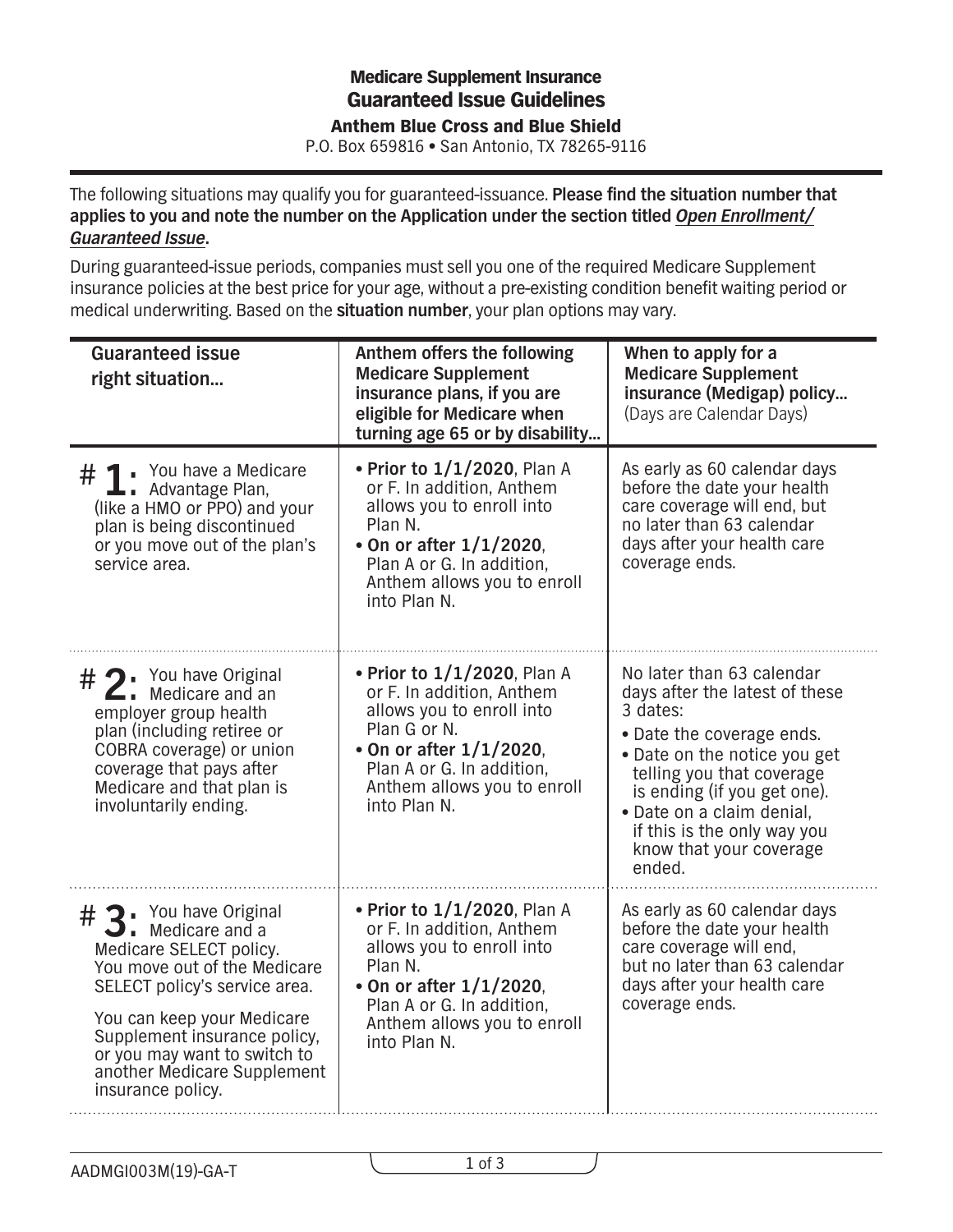## Medicare Supplement Insurance Guaranteed Issue Guidelines Anthem Blue Cross and Blue Shield

P.O. Box 659816 **•** San Antonio, TX 78265-9116

| <b>Guaranteed issue</b><br>right situation                                                                                                                                                                                                                                                                                                                        | Anthem offers the following<br><b>Medicare Supplement</b><br>insurance plans, if you are<br>eligible for Medicare when<br>turning age 65 or by disability                                                                                                                                                                                                                                                                                                                                                                                                                                                                                    | When to apply for a<br><b>Medicare Supplement</b><br>insurance (Medigap) policy<br>(Days are Calendar Days)                                                                                                                                  |
|-------------------------------------------------------------------------------------------------------------------------------------------------------------------------------------------------------------------------------------------------------------------------------------------------------------------------------------------------------------------|----------------------------------------------------------------------------------------------------------------------------------------------------------------------------------------------------------------------------------------------------------------------------------------------------------------------------------------------------------------------------------------------------------------------------------------------------------------------------------------------------------------------------------------------------------------------------------------------------------------------------------------------|----------------------------------------------------------------------------------------------------------------------------------------------------------------------------------------------------------------------------------------------|
| (Trial Right) You<br># $\mathbf{A}$<br><b><math>\bullet</math></b> i joined a Medicare<br>Advantage Plan (like an HMO<br>or PPO) or Programs of All-<br>inclusive Care for the Elderly<br>(PACE) when you were first<br>eligible for Medicare Part<br>A at 65, and within the first<br>year of joining, you decide<br>you want to switch to<br>Original Medicare. | • Prior to 1/1/2020, Plan A,<br>F, G or N.<br>• On or after 1/1/2020,<br>Plan A, G or N.                                                                                                                                                                                                                                                                                                                                                                                                                                                                                                                                                     | As early as 60 calendar days<br>before the date your coverage<br>will end, but no later than<br>63 calendar days after your<br>coverage ends.<br><b>Note:</b> Your rights may last<br>for an extra 12 months under<br>certain circumstances. |
| # 【 · (Trial Right) You<br>$\bigcup$ dropped a Medicare<br>Supplement insurance<br>policy to join a Medicare<br>Advantage Plan (or to switch<br>to a Medicare SELECT<br>policy) for the first time; you<br>have been in the plan less<br>than a year, and you want to<br>switch back.                                                                             | The Medicare Supplement<br>insurance policy you had<br>before you joined the Medicare<br>Advantage Plan or Medicare<br>SELECT policy, if the same<br>insurance company you had<br>before still sells it. If your<br>former Medicare Supplement<br>insurance policy isn't available,<br>you can buy a Plan from any<br>carrier based on when you<br>became eligible for Medicare<br>when turning age 65 or by<br>disability:<br>• Prior to $1/1/2020$ , Plan A<br>or F. In addition, Anthem<br>allows you to enroll into<br>Plan N.<br>• On or after $1/1/2020$ ,<br>Plan A or G. In addition,<br>Anthem allows you to enroll<br>into Plan N. | As early as 60 calendar days<br>before the date your coverage<br>will end, but no later than<br>63 calendar days after your<br>coverage ends.<br><b>Note:</b> Your rights may last<br>for an extra 12 months under<br>certain circumstances. |
| # 6 Your Medicare<br>Supplement insurance<br>company goes bankrupt<br>and you lose your coverage,<br>or your Medicare Supplement<br>insurance policy coverage<br>otherwise ends through no<br>fault of your own.                                                                                                                                                  | • Prior to $1/1/2020$ , Plan A or<br>F. In addition, Anthem allows<br>you to enroll into Plan N.<br>• On or after $1/1/2020$ ,<br>Plan A or G. In addition,<br>Anthem allows you to enroll<br>into Plan N.                                                                                                                                                                                                                                                                                                                                                                                                                                   | No later than 63 calendar<br>days from the date your<br>coverage ends.                                                                                                                                                                       |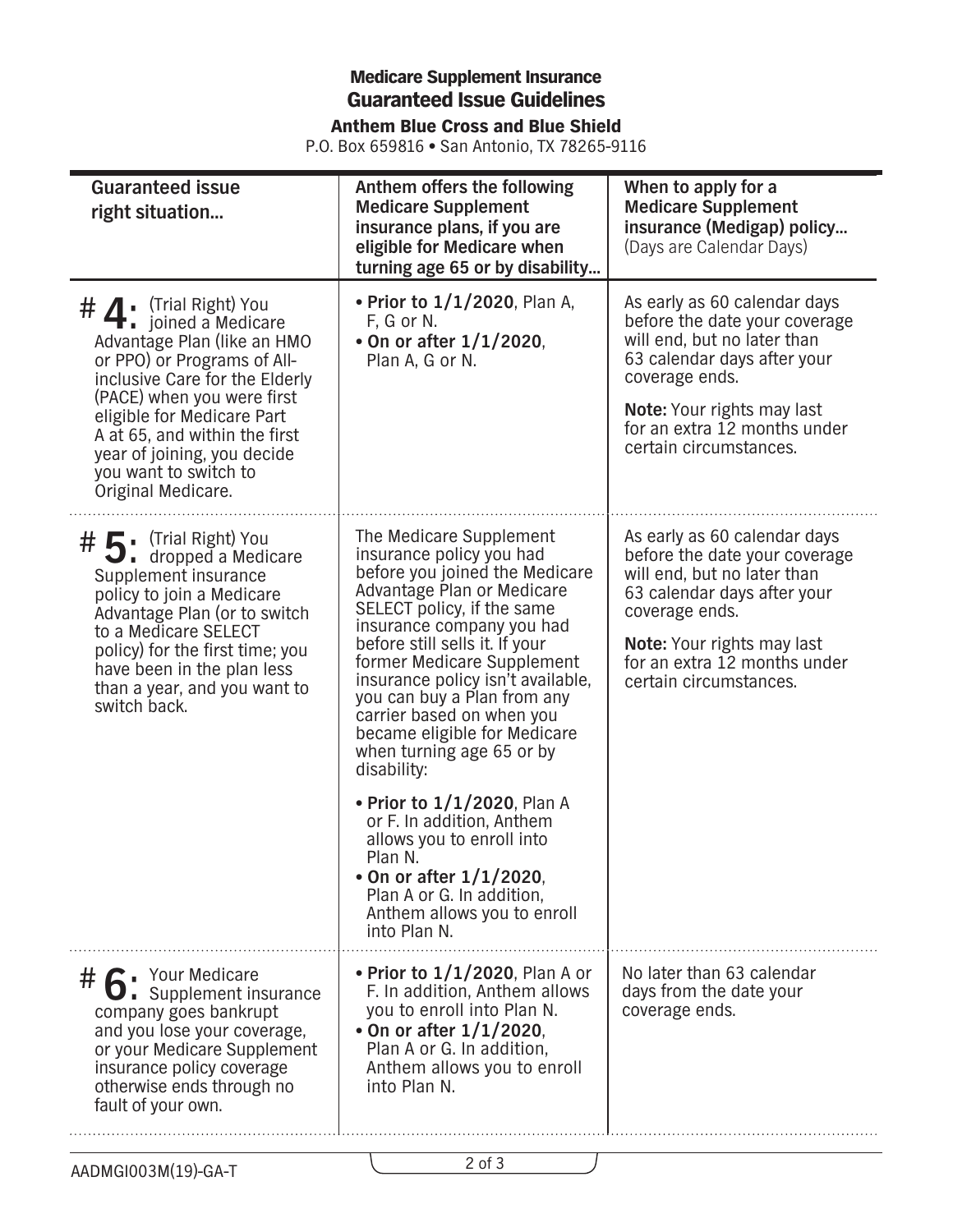## **Medicare Supplement Insurance** Guaranteed Issue Guidelines

Anthem Blue Cross and Blue Shield

| P.O. Box 659816 • San Antonio, TX 78265-9116 |  |
|----------------------------------------------|--|
|----------------------------------------------|--|

| <b>Guaranteed issue</b><br>right situation                                                                                                                                                                                                                                                                                                                   | Anthem offers the following<br><b>Medicare Supplement</b><br>insurance plans, if you are<br>eligible for Medicare when<br>turning age 65 or by disability                                                                                                                                                                                                                              | When to apply for a<br><b>Medicare Supplement</b><br>insurance (Medigap) policy<br>(Days are Calendar Days)                                                                                                                              |
|--------------------------------------------------------------------------------------------------------------------------------------------------------------------------------------------------------------------------------------------------------------------------------------------------------------------------------------------------------------|----------------------------------------------------------------------------------------------------------------------------------------------------------------------------------------------------------------------------------------------------------------------------------------------------------------------------------------------------------------------------------------|------------------------------------------------------------------------------------------------------------------------------------------------------------------------------------------------------------------------------------------|
| # 7: You leave a Medicare<br># 7: Advantage Plan or<br>drop a Medicare Supplement<br>insurance policy because the<br>company hasn't followed the<br>rules, or it misled you.                                                                                                                                                                                 | • Prior to $1/1/2020$ , Plan A or<br>F. In addition, Anthem allows<br>you to enroll into Plan N.<br>• On or after $1/1/2020$ ,<br>Plan A or G. In addition,<br>Anthem allows you to enroll<br>into Plan N.                                                                                                                                                                             | No later than 63 calendar<br>days from the date your<br>coverage ends.                                                                                                                                                                   |
| $# Q \cdot$ You enroll in a<br>$\Box$ . Medicare Part D plan<br>during the initial enrollment<br>period, and at the time you<br>are enrolled in a Medicare<br>Supplement insurance<br>policy that covers outpatient<br>prescription drugs. You enroll<br>into a Medicare Supplement<br>insurance policy without<br>outpatient prescription drug<br>coverage. | New enrollment is permitted<br>into a policy without outpatient<br>prescription drug coverage by<br>the same issuer who issued<br>the Medicare Supplement<br>insurance policy with<br>outpatient prescription drug<br>coverage. If not available by<br>the same insurer, we offer<br>the following plans, if you are<br>eligible for Medicare when<br>turning age 65 or by disability: | As early as 60 calendar days<br>immediately proceeding<br>the initial Part D enrollment<br>period and ends on the date<br>that is 63 calender days<br>after the effective date of the<br>individual's coverage under<br>Medicare Part D. |
|                                                                                                                                                                                                                                                                                                                                                              | • Prior to 1/1/2020, Plan A<br>or F. In addition, Anthem<br>allows you to enroll into<br>Plan N.<br>• On or after $1/1/2020$ ,<br>Plan A or G. In addition,<br>Anthem allows you to enroll<br>into Plan N.                                                                                                                                                                             |                                                                                                                                                                                                                                          |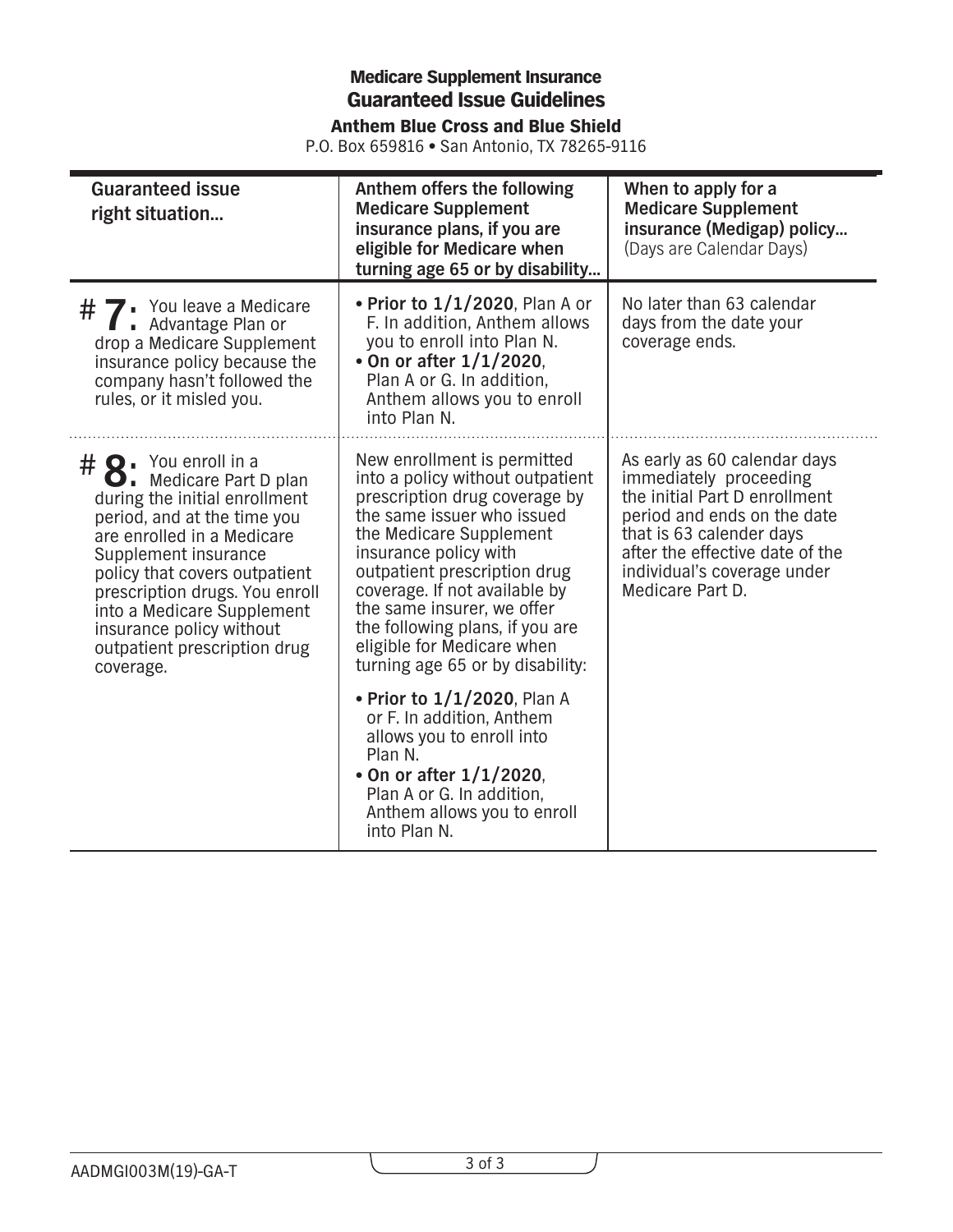

## Premium Payment Form for Medicare Supplement and Anthem Extras Packages

## Anthem Blue Cross and Blue Shield

P.O. Box 659816 **•** San Antonio, TX 78265-9116 **•** Fax: 1-844-236-7967

#### Simplify Your Life! It saves you valuable time and money.

When enrolling in a Medicare Supplement plan, sign up for monthly Automatic Bank Draft (ABD) and save \$2 per month. Drafts are made to your account on the 6th day of the month.

**To ensure proper payment setup, this form MUST be returned with your Application.** Please print and use black ink.

| Please print your name as it appears on your Medicare card. | Medicare Number: |
|-------------------------------------------------------------|------------------|
|                                                             |                  |
|                                                             |                  |

#### I understand that the premium I have selected to pay through ABD is for my:

□ Medicare Supplement plan  $\Box$  Anthem Extras plan

*Premiums are subject to change on or after the policy renewal date in accordance with the terms of the Policy. Your premium billing preference selection does not guarantee your premium for any specifc time period.* 

#### Banking Information for ABD Withdrawals

(See next page for help locating bank routing and account numbers. To ensure proper set-up, please include the routing number from a check and not a deposit slip.)

| <b>Deduct premium:</b> Start date: /<br><b>Monthly</b><br>$\Box$ Quarterly<br><b>Annual</b>                                     |                               |  |
|---------------------------------------------------------------------------------------------------------------------------------|-------------------------------|--|
| <b>Deduct premium from:</b><br><b>Checking:</b> $\Box$ Personal $\Box$ Business - OR - Savings: $\Box$ Personal $\Box$ Business |                               |  |
| Account holder name(s)                                                                                                          | Name of financial institution |  |
| Bank Routing/Transit Number (9 digits)                                                                                          | <b>Bank Account Number</b>    |  |

**Automatic Bank Draft Payment:** I hereby authorize the Company to make withdrawals from the account indicated above for the then-current premium(s), and the designated fnancial institution named above to debit the same account.

I understand that I am responsible to pay my premiums on schedule until set up on Automatic Bank Draft. If any premiums are owed to Anthem when set up, I authorize my bank to draft both the past due premium along with current premium(s) to ensure my coverage stays in effect. I understand if changes I make to my plan impact my auto withdrawal amount and the change occurs close to the auto withdrawal date, Anthem may not be able to notify me of the new auto withdrawal amount before the withdrawal is made. If I close this account, it is my responsibility to provide notification at least two weeks in advance of closing the account. I acknowledge responsibility for any overdraft fees permitted by state law.

AICI\_PPF02(Rev. 1/20)-GA